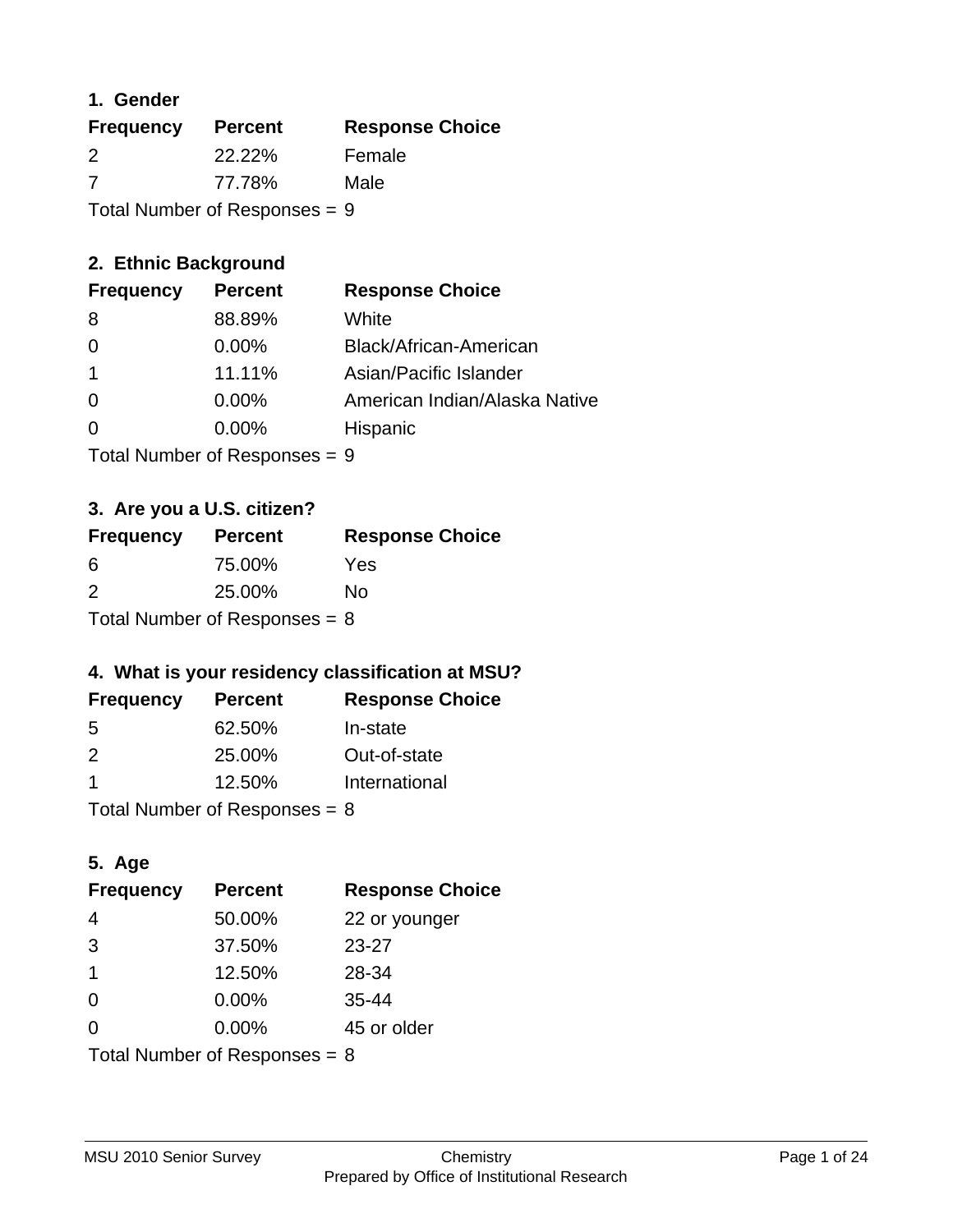**6. Has either of your parents received a bachelor's degree?**

| <b>Frequency</b>                | <b>Percent</b> | <b>Response Choice</b> |
|---------------------------------|----------------|------------------------|
| 6                               | 75.00%         | Yes                    |
| $\mathcal{P}$                   | 25.00%         | No                     |
| Total Number of Responses = $8$ |                |                        |

## **7. Has either of your parents received a degree from Murray State?**

| <b>Frequency</b> | <b>Percent</b> | <b>Response Choice</b> |
|------------------|----------------|------------------------|
| 4                | 50.00%         | Yes                    |

| 4 | 50.00% | No |
|---|--------|----|

Total Number of Responses = 8

## **8. What was your original entry status to MSU?**

| <b>Frequency</b> | <b>Percent</b>                                      | <b>Response Choice</b>                           |
|------------------|-----------------------------------------------------|--------------------------------------------------|
| -6               | 75.00%                                              | Freshman                                         |
| 2                | 25.00%                                              | Transfer from community college/technical school |
| $\Omega$         | $0.00\%$                                            | Transfer from 4-yr institution                   |
|                  | $T_{\text{right}}$ Messless of Designation $\alpha$ |                                                  |

Total Number of Responses = 8

#### **9. If transfer student, how many credits were transferred?**

| <b>Frequency</b>               | <b>Percent</b> | <b>Response Choice</b> |
|--------------------------------|----------------|------------------------|
| -0                             | $0.00\%$       | 12 or fewer            |
| 1                              | 50.00%         | $13 - 30$              |
| 0                              | $0.00\%$       | $31 - 60$              |
| 1                              | 50.00%         | Over <sub>60</sub>     |
| $Total Number of Denances = 2$ |                |                        |

Total Number of Responses = 2

# **10. If transfer student, approximately what percent of your University Studies (general education) classes did you take at Murray State?**

| <b>Frequency</b>                | <b>Percent</b> | <b>Response Choice</b> |
|---------------------------------|----------------|------------------------|
| -1                              | 50.00%         | Under 25%              |
| $\Omega$                        | $0.00\%$       | 25-49%                 |
| $\Omega$                        | $0.00\%$       | 50-74%                 |
| 1                               | 50.00%         | 75-100%                |
| Total Number of Responses $= 2$ |                |                        |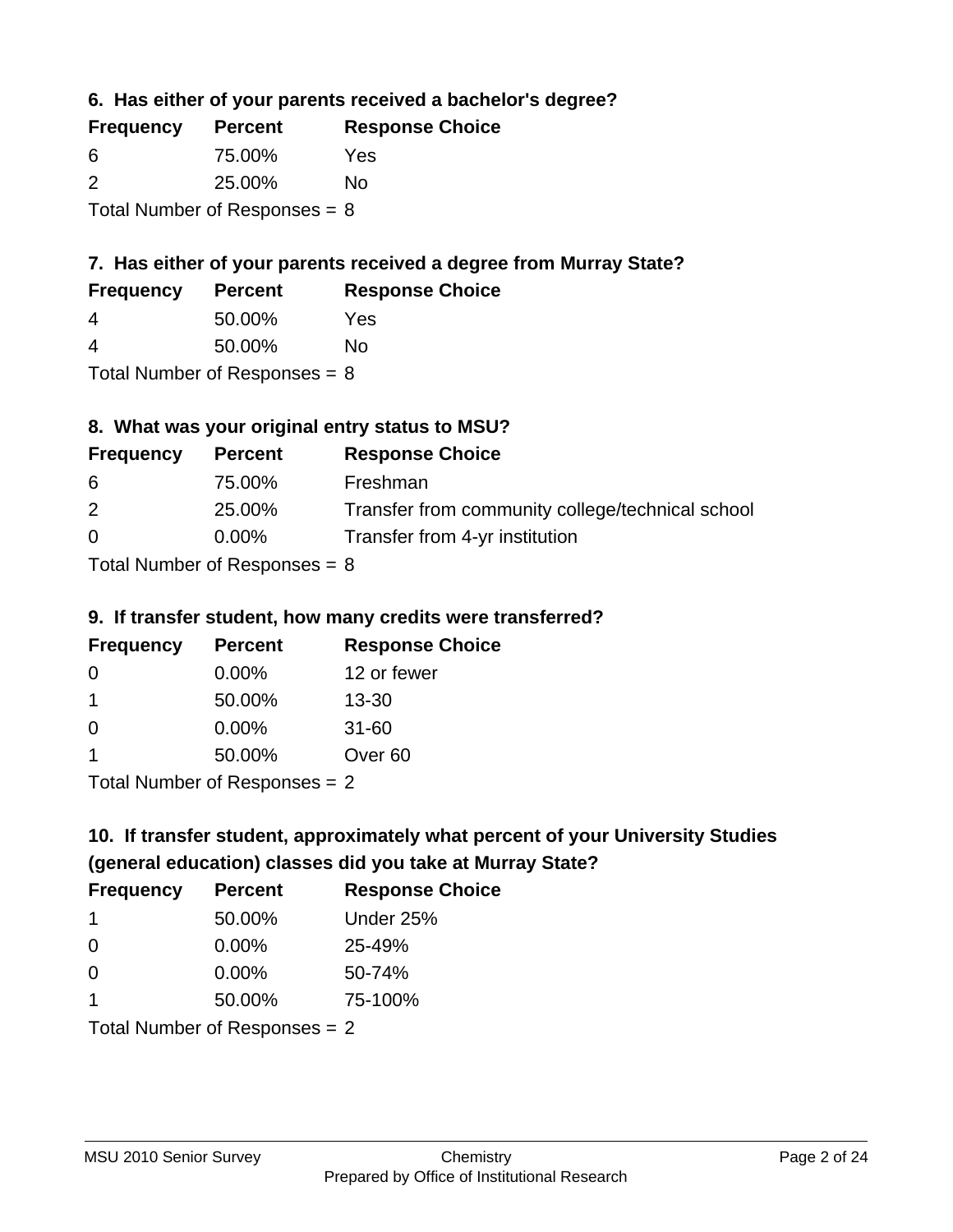### **11. What has been your attendance status at MSU?**

| <b>Frequency</b> | <b>Percent</b>                  | <b>Response Choice</b>     |
|------------------|---------------------------------|----------------------------|
| 8                | 100.00%                         | <b>Primarily full-time</b> |
| 0                | $0.00\%$                        | <b>Primarily part-time</b> |
|                  | Total Number of Responses = $8$ |                            |

## **12. In which Residential College are you a member?**

| <b>Frequency</b> | <b>Percent</b> | <b>Response Choice</b>            |
|------------------|----------------|-----------------------------------|
| 1                | 12.50%         | Do not know                       |
| 0                | 0.00%          | <b>Clark College</b>              |
| 0                | 0.00%          | <b>Elizabeth College</b>          |
| 0                | $0.00\%$       | <b>Franklin-Springer Colleges</b> |
|                  | 12.50%         | <b>Hart College</b>               |
| 2                | 25.00%         | <b>Hester College</b>             |
| 3                | 37.50%         | <b>Regents College</b>            |
|                  | 12.50%         | <b>Richmond College</b>           |
|                  | $0.00\%$       | <b>White College</b>              |

Total Number of Responses = 8

## **13. Have you ever received any type of Financial Aid while at MSU? (Scholarships, grants, work-study, etc.)**

| <b>Frequency</b>                | <b>Percent</b> | <b>Response Choice</b> |
|---------------------------------|----------------|------------------------|
| 6                               | 75.00%         | Yes                    |
| $\mathcal{P}$                   | 25.00%         | Nο                     |
| Total Number of Responses = $8$ |                |                        |

**14. What degree are you seeking at this time?**

| <b>Frequency</b> | <b>Percent</b>                  | <b>Response Choice</b> |
|------------------|---------------------------------|------------------------|
| 0                | $0.00\%$                        | Associate              |
| 8                | 100.00%                         | <b>Baccalaureate</b>   |
|                  | Total Number of Responses = $8$ |                        |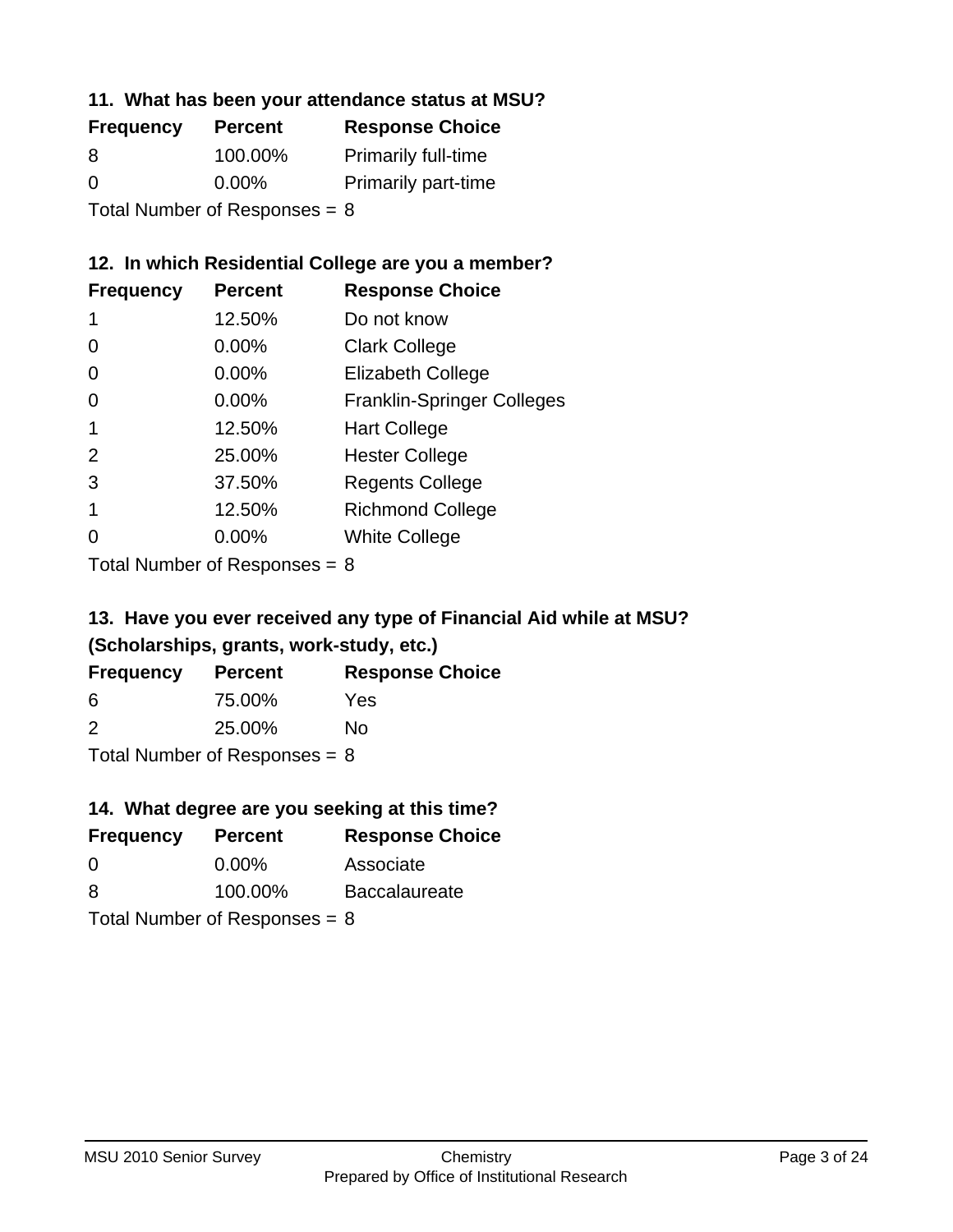**15. How many years will it take you to complete your degree from the point of your initial enrollment in college (including any time at a previous institution)?**

| <b>Frequency</b> | <b>Percent</b> | <b>Response Choice</b> |
|------------------|----------------|------------------------|
| $\Omega$         | 0.00%          | Two                    |
| 0                | 0.00%          | <b>Three</b>           |
| $\overline{4}$   | 50.00%         | Four                   |
| $\overline{1}$   | 12.50%         | Five                   |
| $\mathbf 1$      | 12.50%         | <b>Six</b>             |
| 2                | 25.00%         | More than six          |
|                  |                |                        |

Total Number of Responses = 8

#### **16. In what range does your grade point average fall?**

| <b>Frequency</b> | <b>Percent</b> | <b>Response Choice</b> |
|------------------|----------------|------------------------|
| 0                | 0.00%          | $2.00 - 2.50$          |
| 3                | 37.50%         | $2.51 - 3.00$          |
| 4                | 50.00%         | $3.01 - 3.50$          |
|                  | 12.50%         | $3.51 - 4.00$          |
|                  |                |                        |

Total Number of Responses = 8

# **They are used to sort the data, and do not appear in this table Questions 17 and 18 relate to department and program information.**

#### **19. For what purpose did you enroll at MSU?**

| <b>Frequency</b>            | <b>Percent</b> | <b>Response Choice</b>                    |
|-----------------------------|----------------|-------------------------------------------|
| 0                           | $0.00\%$       | To receive an associate degree            |
| 8                           | 100.00%        | To receive a baccalaureate degree         |
| $\overline{0}$              | $0.00\%$       | To take a few job related courses         |
| $\Omega$                    | $0.00\%$       | To transfer to another college/university |
| Total Number of Deepensee 0 |                |                                           |

Total Number of Responses = 8

# **20. What is the highest degree you eventually hope to receive?**

| <b>Frequency</b> | <b>Percent</b>                 | <b>Response Choice</b> |
|------------------|--------------------------------|------------------------|
| 0                | 0.00%                          | Associate              |
| 1                | 12.50%                         | <b>Baccalaureate</b>   |
| 4                | 50.00%                         | Graduate               |
| 3                | 37.50%                         | Professional           |
|                  | $Total Number of Denonone = 0$ |                        |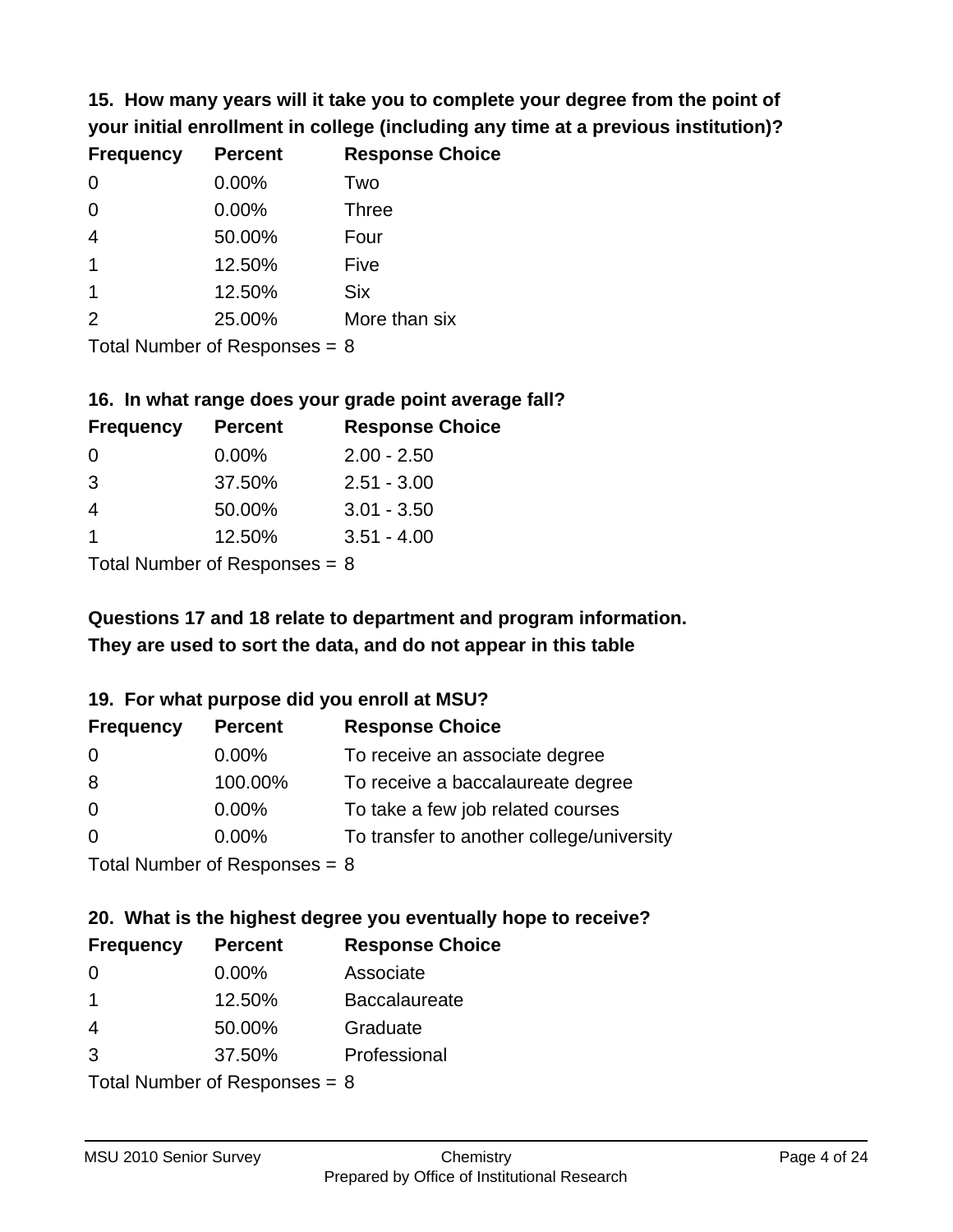### **21. Which best describes your situation?**

| <b>Frequency</b> | <b>Percent</b> | <b>Response Choice</b>               |
|------------------|----------------|--------------------------------------|
| -4               | 50.00%         | Did not change major/area            |
| $\Omega$         | $0.00\%$       | Did not initially declare major/area |
| 4                | 50.00%         | Changed major/area                   |
|                  |                |                                      |

Total Number of Responses = 8

## **22. While school was in session during the past year, how many hours per week, on average, did you work for pay?**

| <b>Frequency</b> | <b>Percent</b> | <b>Response Choice</b> |
|------------------|----------------|------------------------|
| -1               | 12.50%         | Did not work           |
| 1                | 12.50%         | Worked 1-10 hrs        |
| $\overline{4}$   | 50.00%         | Worked 11-20 hrs       |
| 2                | 25.00%         | Worked 21-30 hrs       |
| $\Omega$         | 0.00%          | Worked 31-40 hrs       |
| $\Omega$         | 0.00%          | Worked over 40 hrs     |
|                  |                |                        |

Total Number of Responses = 8

#### **23. For the most part, were classes offered at times convenient to you?**

| <b>Frequency</b>                | <b>Percent</b> | <b>Response Choice</b> |
|---------------------------------|----------------|------------------------|
| 6                               | 75.00%         | <b>Yes</b>             |
| $\mathcal{P}$                   | 25.00%         | Nο                     |
| Total Number of Responses = $8$ |                |                        |

#### **24. If no, what time would you have preferred?**

| <b>Frequency</b> | <b>Percent</b>                  | <b>Response Choice</b> |
|------------------|---------------------------------|------------------------|
| $\Omega$         | #DIV/0!                         | Late afternoon         |
| $\Omega$         | #DIV/0!                         | Evening                |
| 0                | #DIV/0!                         | Weekend                |
| $\Omega$         | #DIV/0!                         | During the day         |
|                  | Total Number of Responses = $0$ |                        |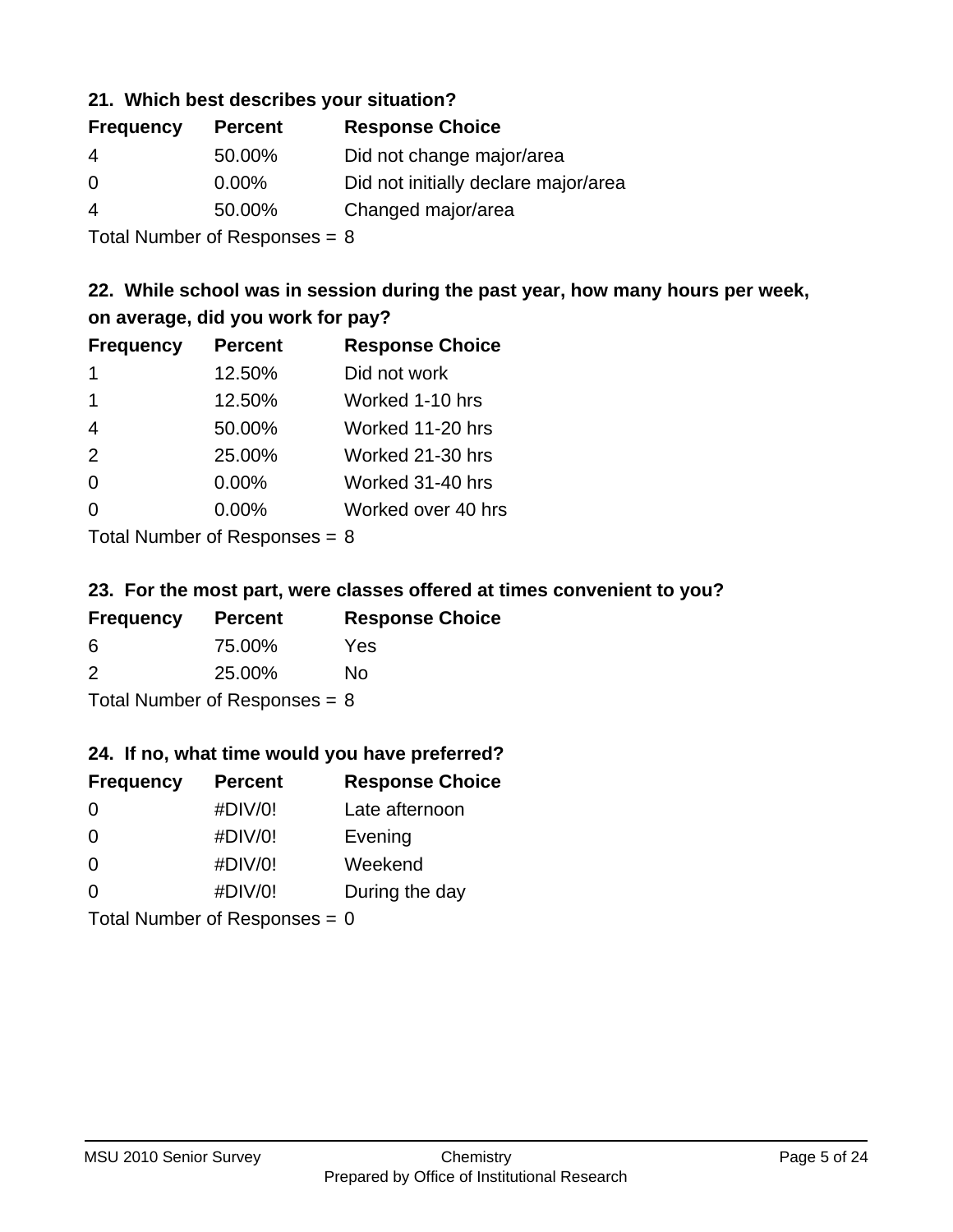### **25. Which best describes the location where you completed the majority of your coursework?**

| <b>Frequency</b>            | <b>Percent</b> | <b>Response Choice</b> |
|-----------------------------|----------------|------------------------|
| 8                           | 100.00%        | Murray                 |
| 0                           | 0.00%          | Paducah                |
| $\overline{0}$              | 0.00%          | Ft. Campbell           |
| $\overline{0}$              | 0.00%          | Madisonville           |
| 0                           | 0.00%          | Hopkinsville           |
| 0                           | 0.00%          | Henderson              |
| 0                           | 0.00%          | On the Internet        |
| 0                           | 0.00%          | Other                  |
| Tetal Niumber of Desperance |                | ົ                      |

Total Number of Responses = 8

## **26. Did you take any online courses while at Murray State?**

| <b>Frequency</b>                | <b>Percent</b> | <b>Response Choice</b> |  |  |
|---------------------------------|----------------|------------------------|--|--|
|                                 | 12.50%         | Yes                    |  |  |
| -7                              | 87.50%         | Nο                     |  |  |
| Total Number of Responses $= 8$ |                |                        |  |  |

# **27. Did it take you an extra semester or more to complete degree requirements at Murray State?**

| <b>Frequency</b>          | <b>Percent</b> | <b>Response Choice</b> |
|---------------------------|----------------|------------------------|
| 6                         | 75.00%         | Yes                    |
| $\mathcal{P}$             | 25.00%         | No                     |
| Total Number of Deepensee |                |                        |

Total Number of Responses = 8

#### **28. If yes, why did it take you an extra semester or more?**

| <b>Frequency</b>                | <b>Percent</b> | <b>Response Choice</b>                                       |  |
|---------------------------------|----------------|--------------------------------------------------------------|--|
| $\mathbf{1}$                    | 16.67%         | Work obligation limited my enrollment.                       |  |
| $\mathbf 0$                     | $0.00\%$       | Family obligations limited my enrollment.                    |  |
| $\overline{0}$                  | $0.00\%$       | Tuition and other costs of attendance limited my enrollment. |  |
| 2                               | 33.33%         | A decision to change majors added to my requirements.        |  |
| $\mathbf{1}$                    | 16.67%         | A required course or courses were not offered.               |  |
| $\overline{0}$                  | $0.00\%$       | Credits were lost transferring to Murray State.              |  |
| 2                               | 33.33%         | Other                                                        |  |
| Total Number of Reconnege $-$ 6 |                |                                                              |  |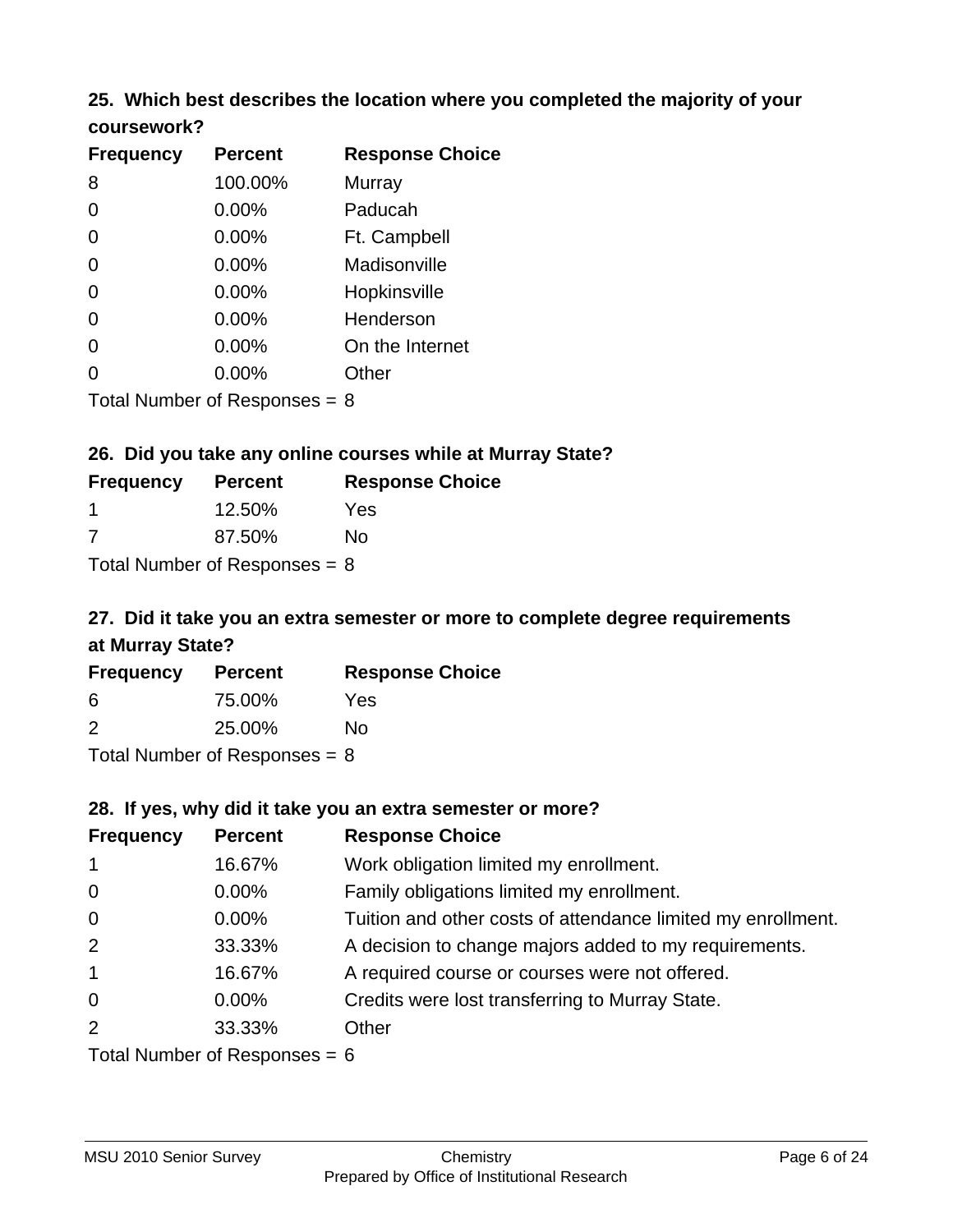## **29. Did you have trouble getting any course(s) you needed while at Murray State?**

| <b>Frequency</b>                | <b>Percent</b> | <b>Response Choice</b> |  |  |
|---------------------------------|----------------|------------------------|--|--|
| -3                              | 37.50%         | Yes                    |  |  |
| -5                              | 62.50%         | No.                    |  |  |
| Total Number of Responses $= 8$ |                |                        |  |  |

#### **30. If yes, why did you have trouble getting the course?**

| <b>Frequency</b> | <b>Percent</b> | <b>Response Choice</b>                                |
|------------------|----------------|-------------------------------------------------------|
| 2                | 66.67%         | Not offered the semester I needed it.                 |
| $\overline{0}$   | $0.00\%$       | Not offered at hours convenient to my work schedule.  |
| $\overline{1}$   | 33.33%         | Not offered at hours suitable for my school schedule. |
| $\overline{0}$   | $0.00\%$       | All course sections were closed.                      |
| $\overline{0}$   | $0.00\%$       | I was unaware of the prerequisites for the course.    |
|                  |                |                                                       |

Total Number of Responses = 3

## **31. Which statement best describes your experience with off-campus coop/internship?**

| <b>Frequency</b> | <b>Percent</b> | <b>Response Choice</b>             |
|------------------|----------------|------------------------------------|
| $\overline{4}$   | 50.00%         | Cannot judge, I did not have one.  |
| $\overline{4}$   | 50.00%         | My experience was very valuable.   |
| $\Omega$         | $0.00\%$       | My experience was valuable.        |
| $\Omega$         | $0.00\%$       | My experience was of little value. |
| $\Omega$         | 0.00%          | My experience was of no value.     |
|                  |                |                                    |

Total Number of Responses = 8

# **32. Which statement best describes your experience with on-campus faculty-directed research, scholarly, or creative project?**

| <b>Frequency</b> | <b>Percent</b>             | <b>Response Choice</b>             |
|------------------|----------------------------|------------------------------------|
| 2                | 25.00%                     | Cannot judge; I did not have one.  |
| 3                | 37.50%                     | My experience was very valuable.   |
| 2                | 25.00%                     | My experience was valuable.        |
| $\overline{1}$   | 12.50%                     | My experience was of little value. |
| $\Omega$         | $0.00\%$                   | My experience was of no value.     |
|                  | Total Number of Deepersoon |                                    |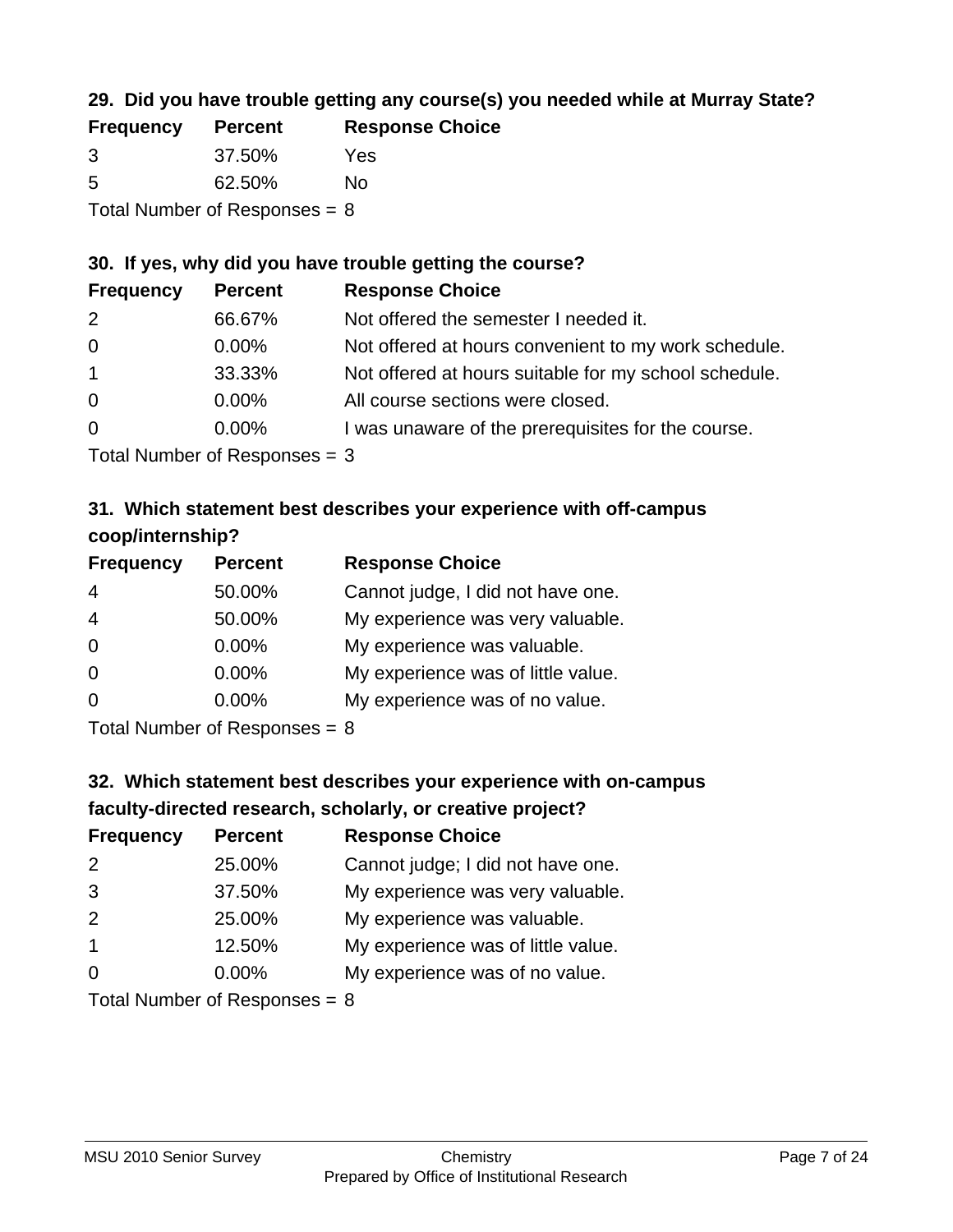#### **33. Which statement best describes your experience with academic advising in your major/area?**

| III your major/area? |                |                                                       |
|----------------------|----------------|-------------------------------------------------------|
| <b>Frequency</b>     | <b>Percent</b> | <b>Response Choice</b>                                |
| $\overline{0}$       | $0.00\%$       | Cannot judge; I did not make use of the opportunity.  |
| $\overline{4}$       | 50.00%         | I was satisfied with information my adviser provided. |
| $\overline{4}$       | 50.00%         | Advice was inaccurate, incomplete, or misleading.     |
| $\overline{0}$       | $0.00\%$       | My adviser was not available.                         |
|                      |                |                                                       |

Total Number of Responses = 8

## **For questions 34-48, indicate the extent to which you were satisfied.**

| 34. Class size relative to type of course |  |  |  |  |  |  |  |  |
|-------------------------------------------|--|--|--|--|--|--|--|--|
|-------------------------------------------|--|--|--|--|--|--|--|--|

| <b>Frequency</b>              | <b>Percent</b> | <b>Response Choice</b> |  |  |
|-------------------------------|----------------|------------------------|--|--|
| 3                             | 37.50%         | Very satisfied         |  |  |
| -5                            | 62.50%         | Satisfied              |  |  |
| $\Omega$                      | 0.00%          | <b>Dissatisfied</b>    |  |  |
| 0                             | 0.00%          | Very dissatisfied      |  |  |
| $Total Number of Denance = Q$ |                |                        |  |  |

Total Number of Responses  $= 8$ 

## **35. Out-of-class availability of faculty**

| <b>Frequency</b> | <b>Percent</b>             | <b>Response Choice</b> |
|------------------|----------------------------|------------------------|
|                  | 12.50%                     | Very satisfied         |
| 6                | 75.00%                     | Satisfied              |
| $\Omega$         | $0.00\%$                   | <b>Dissatisfied</b>    |
|                  | 12.50%                     | Very dissatisfied      |
|                  | Total Number of Deepersoon |                        |

Total Number of Responses = 8

## **36. Effectiveness of your high school preparation for college work**

| <b>Frequency</b>              | <b>Percent</b> | <b>Response Choice</b> |  |  |
|-------------------------------|----------------|------------------------|--|--|
| 3                             | 37.50%         | Very satisfied         |  |  |
| 4                             | 50.00%         | Satisfied              |  |  |
| $\mathbf 1$                   | 12.50%         | <b>Dissatisfied</b>    |  |  |
| $\Omega$                      | 0.00%          | Very dissatisfied      |  |  |
| $Total Number of Denance = 9$ |                |                        |  |  |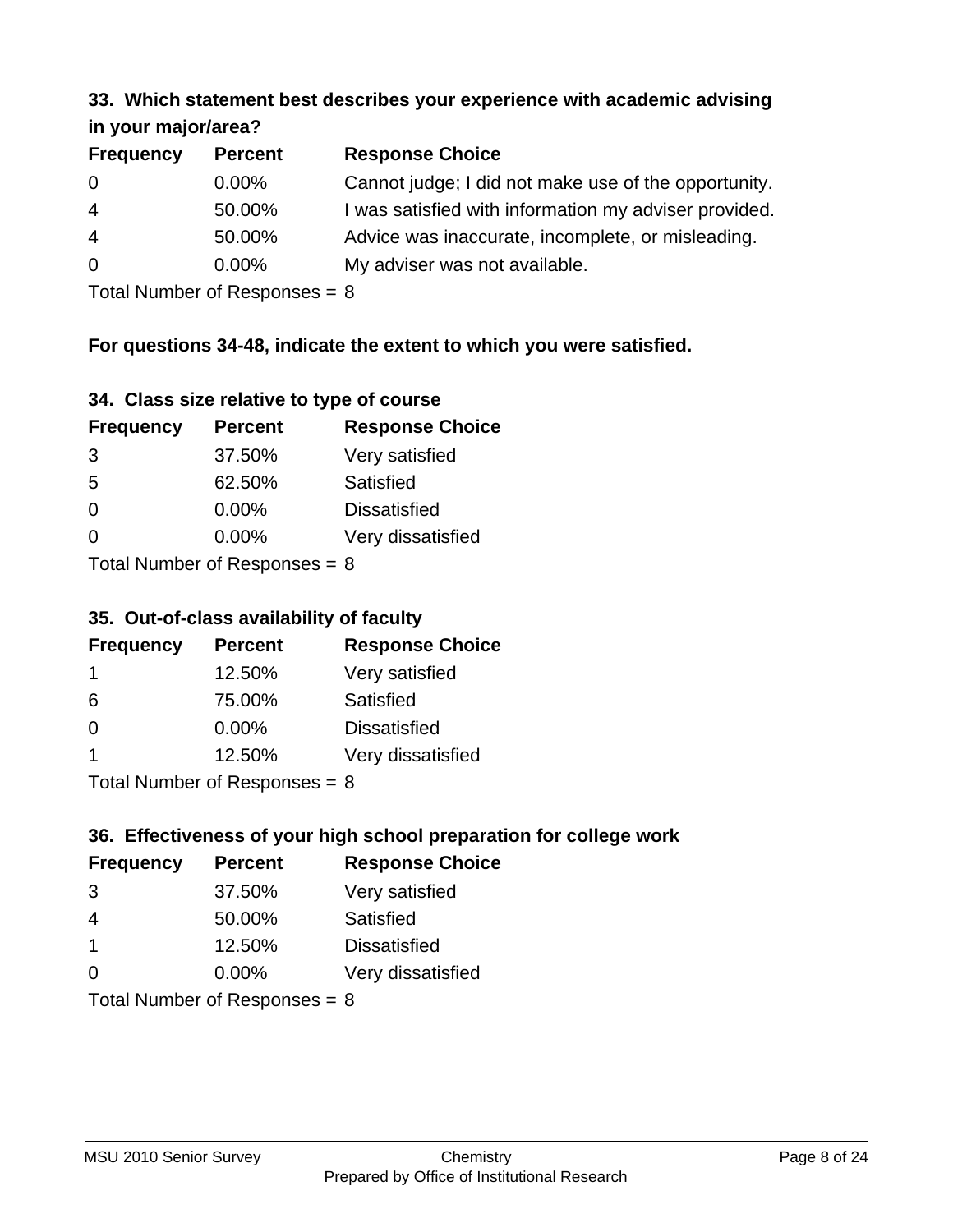## **37. Fairness of faculty in their treatment of individual students**

| <b>Frequency</b> | <b>Percent</b> | <b>Response Choice</b> |
|------------------|----------------|------------------------|
|                  | 12.50%         | Very satisfied         |
| 5                | 62.50%         | Satisfied              |
|                  | 12.50%         | <b>Dissatisfied</b>    |
|                  | 12.50%         | Very dissatisfied      |
|                  |                |                        |

Total Number of Responses = 8

#### **38. Overall quality of instruction at Murray State**

| <b>Frequency</b> | <b>Percent</b> | <b>Response Choice</b> |
|------------------|----------------|------------------------|
|                  | 12.50%         | Very satisfied         |
| 7                | 87.50%         | Satisfied              |
| $\Omega$         | 0.00%          | <b>Dissatisfied</b>    |
| ∩                | 0.00%          | Very dissatisfied      |
|                  |                |                        |

Total Number of Responses  $= 8$ 

## **39. Quality of instruction in University Studies (General Education) courses**

| <b>Frequency</b> | <b>Percent</b> | <b>Response Choice</b> |
|------------------|----------------|------------------------|
|                  | 12.50%         | Very satisfied         |
| 5                | 62.50%         | Satisfied              |
|                  | 12.50%         | <b>Dissatisfied</b>    |
|                  | 12.50%         | Very dissatisfied      |
|                  |                |                        |

Total Number of Responses  $= 8$ 

#### **40. Quality of instruction in your major**

| <b>Frequency</b> | <b>Percent</b>             | <b>Response Choice</b> |
|------------------|----------------------------|------------------------|
| 4                | 50.00%                     | Very satisfied         |
| 3                | 37.50%                     | Satisfied              |
| $\Omega$         | $0.00\%$                   | <b>Dissatisfied</b>    |
|                  | 12.50%                     | Very dissatisfied      |
|                  | Total Number of Denonone – |                        |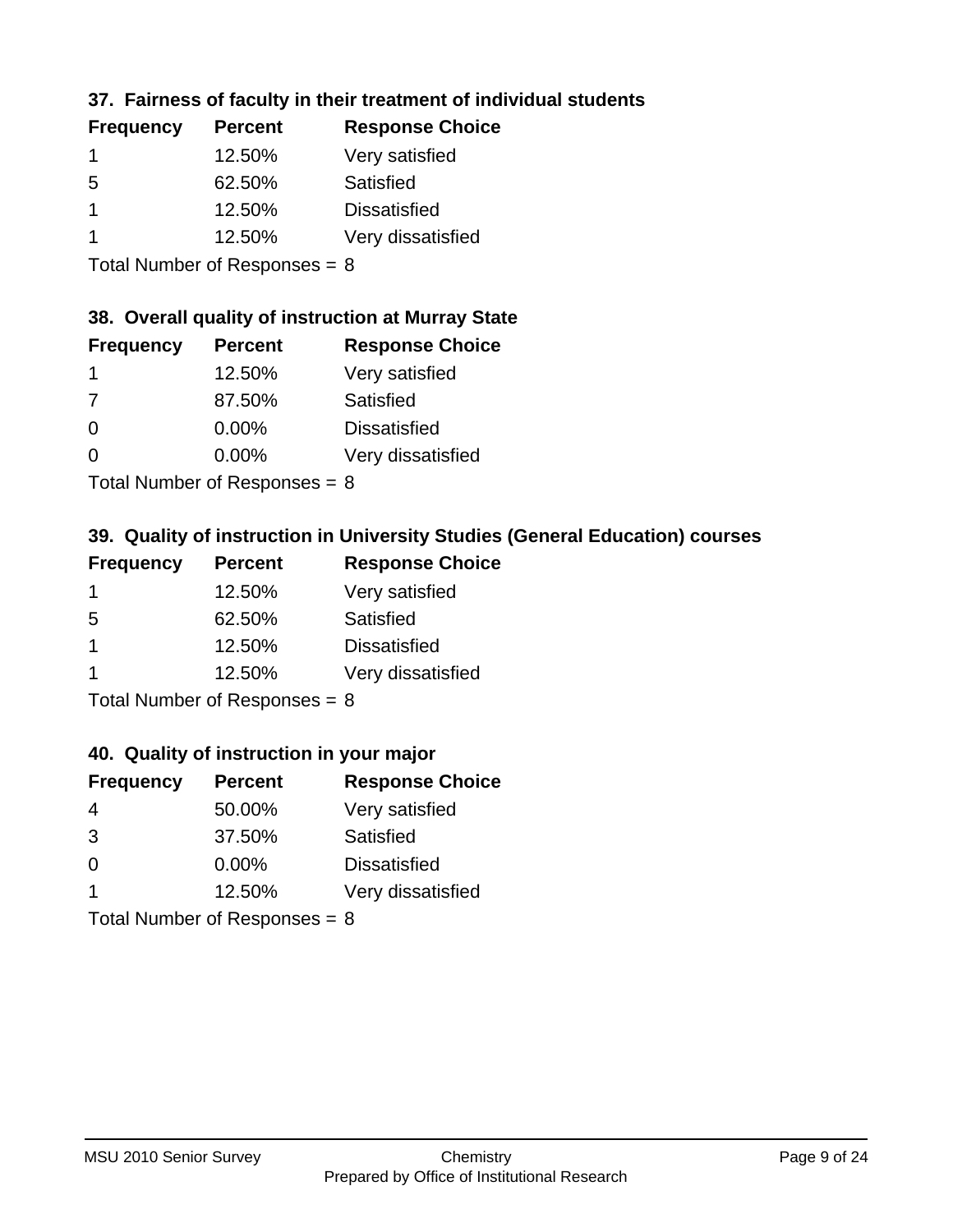## **41. Clarity of program objectives in your major**

| <b>Frequency</b> | <b>Percent</b> | <b>Response Choice</b> |
|------------------|----------------|------------------------|
| $\mathcal{P}$    | 25.00%         | Very satisfied         |
| 4                | 50.00%         | Satisfied              |
|                  | 12.50%         | <b>Dissatisfied</b>    |
|                  | 12.50%         | Very dissatisfied      |
|                  |                |                        |

Total Number of Responses = 8

#### **42. Intellectual challenge of the academic program**

| <b>Frequency</b> | <b>Percent</b> | <b>Response Choice</b> |
|------------------|----------------|------------------------|
|                  | 12.50%         | Very satisfied         |
| 7                | 87.50%         | Satisfied              |
| $\Omega$         | 0.00%          | <b>Dissatisfied</b>    |
| $\Omega$         | 0.00%          | Very dissatisfied      |
|                  |                |                        |

Total Number of Responses  $= 8$ 

## **43. Encouragement and information from your major department for employment after graduation**

| <b>Frequency</b> | <b>Percent</b> | <b>Response Choice</b> |
|------------------|----------------|------------------------|
| 1                | 12.50%         | Very satisfied         |
| -1               | 12.50%         | Satisfied              |
| 5                | 62.50%         | <b>Dissatisfied</b>    |
|                  | 12.50%         | Very dissatisfied      |
|                  |                |                        |

Total Number of Responses = 8

## **44. Availability of opportunities to engage in a faculty-mentored research,**

### **scholarly, or creative project in your area of study/interest**

| <b>Frequency</b> | <b>Percent</b> | <b>Response Choice</b> |
|------------------|----------------|------------------------|
| $\mathcal{P}$    | 25.00%         | Very satisfied         |
| 4                | 50.00%         | Satisfied              |
| $\mathcal{P}$    | 25.00%         | <b>Dissatisfied</b>    |
| $\Omega$         | 0.00%          | Very dissatisfied      |
|                  |                |                        |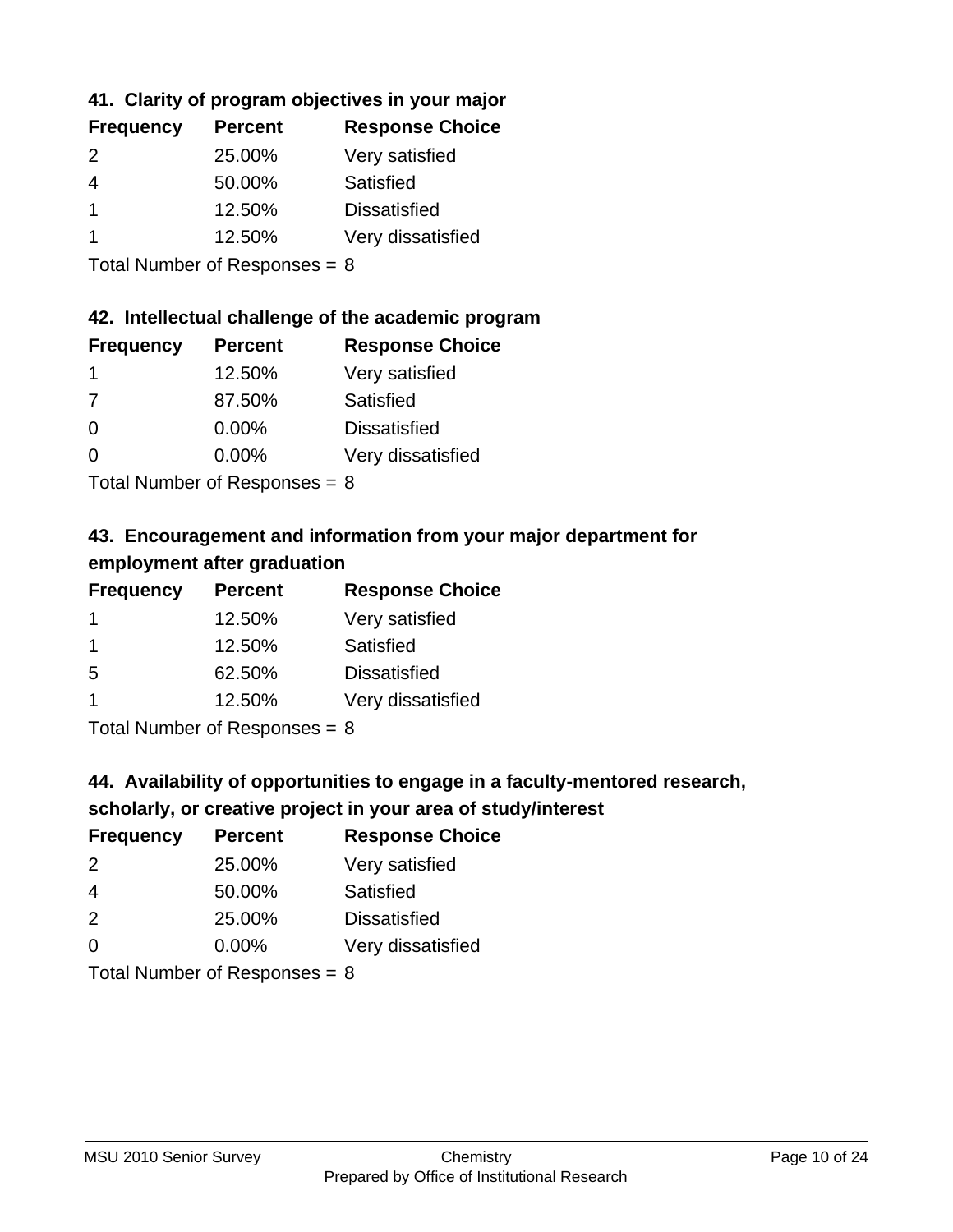#### **45. Library hours**

| <b>Frequency</b> | <b>Percent</b> | <b>Response Choice</b> |
|------------------|----------------|------------------------|
| 2                | 25.00%         | Very satisfied         |
| 6                | 75.00%         | Satisfied              |
| 0                | $0.00\%$       | <b>Dissatisfied</b>    |
| 0                | 0.00%          | Very dissatisfied      |
|                  |                |                        |

Total Number of Responses  $= 8$ 

#### **46. Effectiveness of library personnel in meeting your information needs**

| <b>Frequency</b> | <b>Percent</b> | <b>Response Choice</b> |
|------------------|----------------|------------------------|
| $\mathcal{P}$    | 25.00%         | Very satisfied         |
| 6                | 75.00%         | Satisfied              |
| ∩                | $0.00\%$       | <b>Dissatisfied</b>    |
| ∩                | $0.00\%$       | Very dissatisfied      |
|                  |                |                        |

Total Number of Responses = 8

## **47. Access to library resources on hand**

| <b>Frequency</b> | <b>Percent</b>            | <b>Response Choice</b> |
|------------------|---------------------------|------------------------|
|                  | 12.50%                    | Very satisfied         |
| 6                | 75.00%                    | Satisfied              |
| -1               | 12.50%                    | <b>Dissatisfied</b>    |
| ∩                | 0.00%                     | Very dissatisfied      |
|                  | Total Number of Deepensee |                        |

Total Number of Responses = 8

#### **48. Electronic access to library resources**

| <b>Frequency</b>                | <b>Percent</b> | <b>Response Choice</b> |
|---------------------------------|----------------|------------------------|
|                                 | 12.50%         | Very satisfied         |
| 6                               | 75.00%         | Satisfied              |
| -1                              | 12.50%         | <b>Dissatisfied</b>    |
| $\Omega$                        | $0.00\%$       | Very dissatisfied      |
| Total Number of Responses = $8$ |                |                        |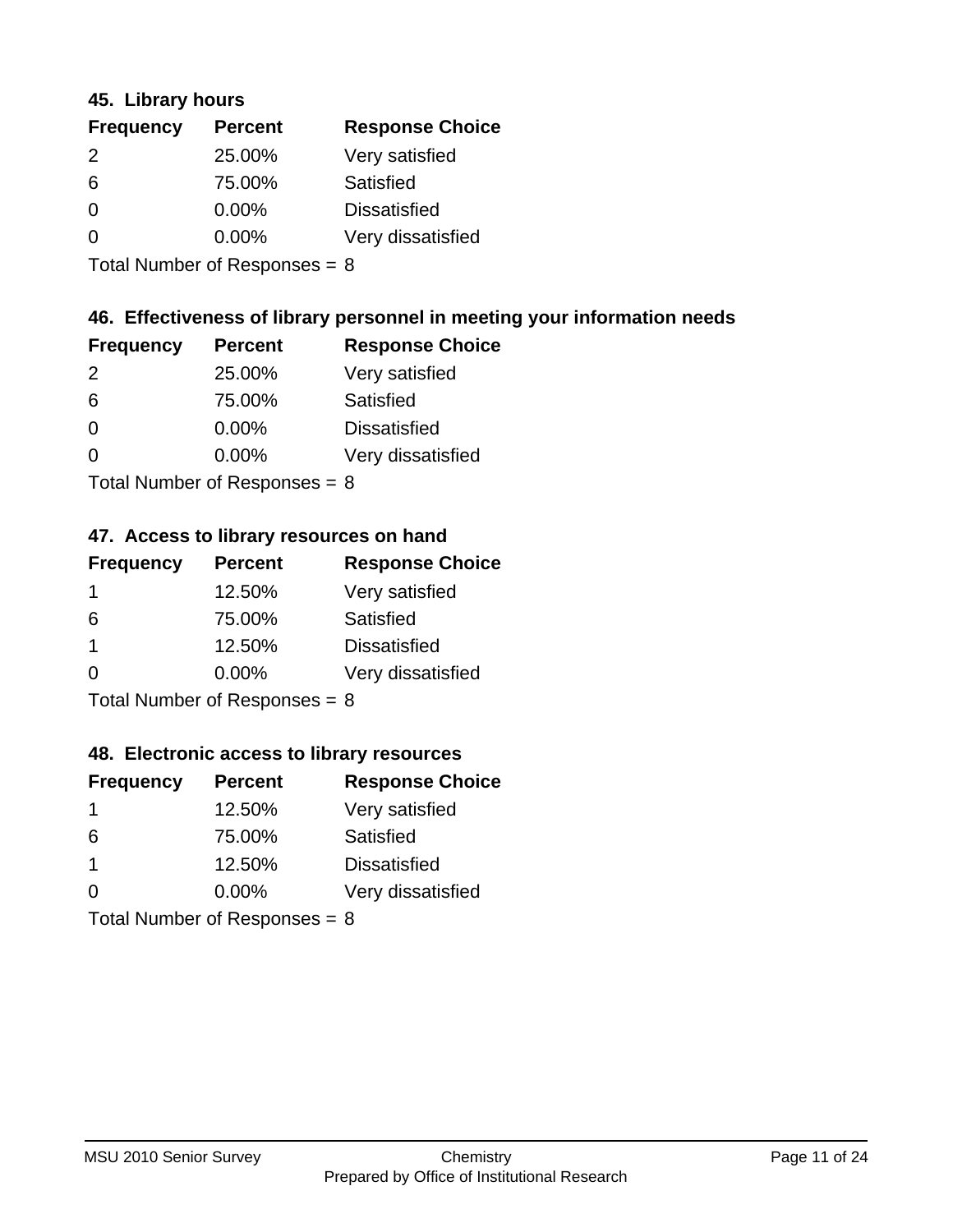**was in helping you achieve these goals. For questions 49-55, please indicate how effective University Studies at MSU** 

## **49. Writing Skills**

| <b>Frequency</b>                | <b>Percent</b> | <b>Response Choice</b> |
|---------------------------------|----------------|------------------------|
| -1                              | 12.50%         | Very effective         |
| 6                               | 75.00%         | Effective              |
| -1                              | 12.50%         | Ineffective            |
| $\Omega$                        | $0.00\%$       | Very ineffective       |
| Total Number of Responses = $8$ |                |                        |

## **50. Speaking Skills**

| <b>Frequency</b>           | <b>Percent</b> | <b>Response Choice</b> |
|----------------------------|----------------|------------------------|
| $\mathcal{P}$              | 25.00%         | Very effective         |
| 6                          | 75.00%         | Effective              |
| $\Omega$                   | 0.00%          | Ineffective            |
| 0                          | 0.00%          | Very ineffective       |
| Total Number of Denonone – |                |                        |

Total Number of Responses = 8

## **51. Critical Thinking Skills**

| <b>Frequency</b>          | <b>Percent</b> | <b>Response Choice</b> |
|---------------------------|----------------|------------------------|
| $\mathcal{P}$             | 25.00%         | Very effective         |
| 6                         | 75.00%         | Effective              |
| $\Omega$                  | 0.00%          | Ineffective            |
| ∩                         | 0.00%          | Very ineffective       |
| Total Number of Desponses |                |                        |

Total Number of Responses = 8

## **52. Computer Technology**

| <b>Frequency</b>                | <b>Percent</b> | <b>Response Choice</b> |
|---------------------------------|----------------|------------------------|
| $\mathcal{P}$                   | 25.00%         | Very effective         |
| 6                               | 75.00%         | Effective              |
| $\Omega$                        | $0.00\%$       | Ineffective            |
| $\Omega$                        | 0.00%          | Very ineffective       |
| Total Number of Responses = $8$ |                |                        |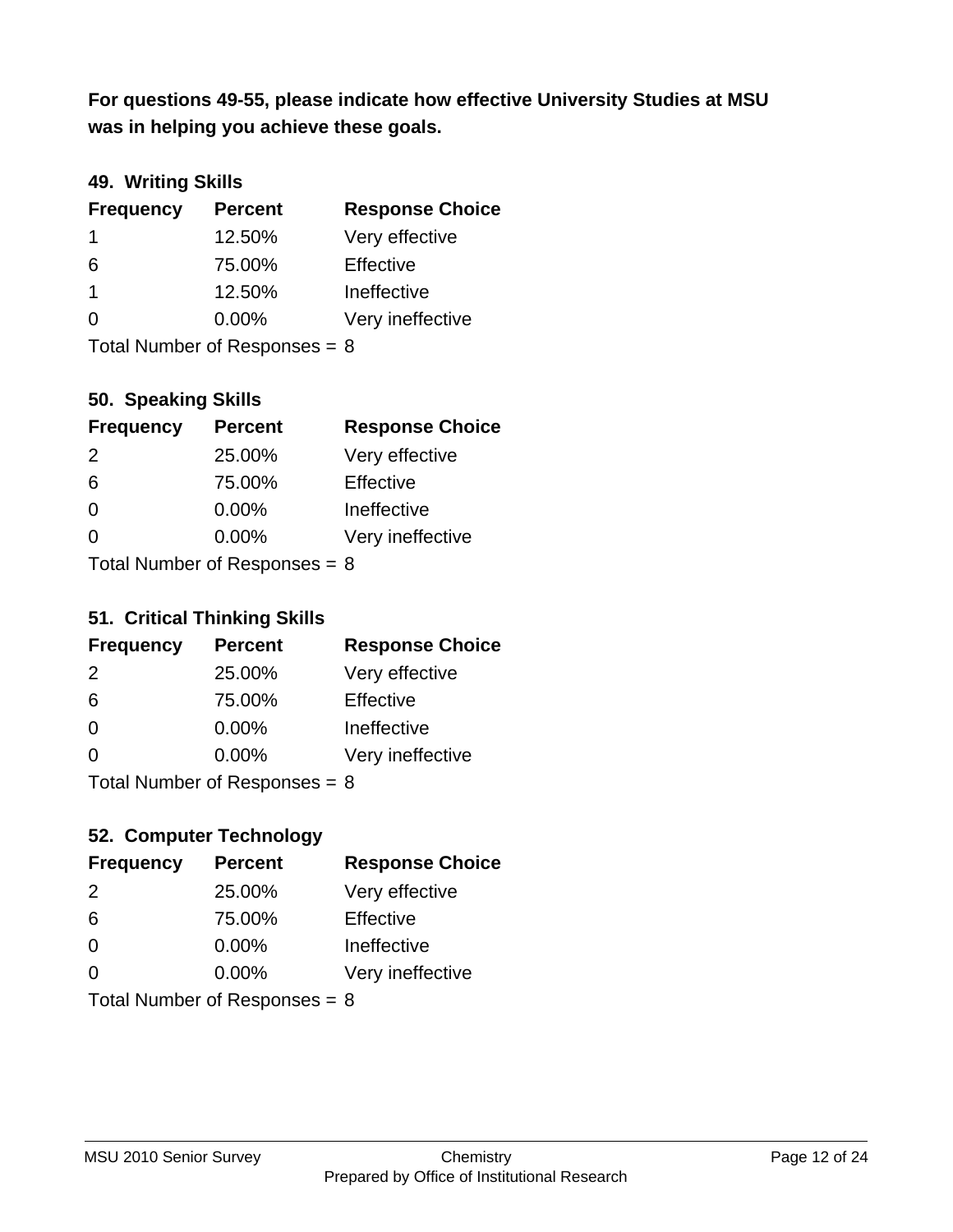## **53. General Knowledge in the liberal arts and sciences**

| <b>Frequency</b> | <b>Percent</b> | <b>Response Choice</b> |
|------------------|----------------|------------------------|
| $\mathcal{P}$    | 25.00%         | Very effective         |
| .5               | 62.50%         | Effective              |
|                  | 12.50%         | Ineffective            |
| ∩                | $0.00\%$       | Very ineffective       |
|                  |                |                        |

Total Number of Responses = 8

#### **54. International Perspectives**

| <b>Frequency</b> | <b>Percent</b> | <b>Response Choice</b> |
|------------------|----------------|------------------------|
| $\mathbf 1$      | 12.50%         | Very effective         |
| -5               | 62.50%         | Effective              |
| $\mathcal{P}$    | 25.00%         | Ineffective            |
| ∩                | 0.00%          | Very ineffective       |
|                  |                |                        |

Total Number of Responses  $= 8$ 

## **55. Stimulation of interest in areas outside your chosen field of study**

| <b>Frequency</b> | <b>Percent</b>            | <b>Response Choice</b> |
|------------------|---------------------------|------------------------|
|                  | 12.50%                    | Very effective         |
| 6                | 75.00%                    | Effective              |
| -1               | 12.50%                    | Ineffective            |
| $\Omega$         | 0.00%                     | Very ineffective       |
|                  | Total Number of Deepensee |                        |

Total Number of Responses = 8

## **For questions 56-83, please indicate how satisfactorily the following met your needs**

#### **56. African-American Student Services**

| <b>Frequency</b> | <b>Percent</b>                  | <b>Response Choice</b> |
|------------------|---------------------------------|------------------------|
| 8                | 100.00%                         | Did not use            |
| $\Omega$         | 0.00%                           | Very satisfied         |
| $\Omega$         | 0.00%                           | <b>Satisfied</b>       |
| $\Omega$         | $0.00\%$                        | <b>Dissatisfied</b>    |
| $\Omega$         | 0.00%                           | Very dissatisfied      |
|                  | Total Number of Responses = $8$ |                        |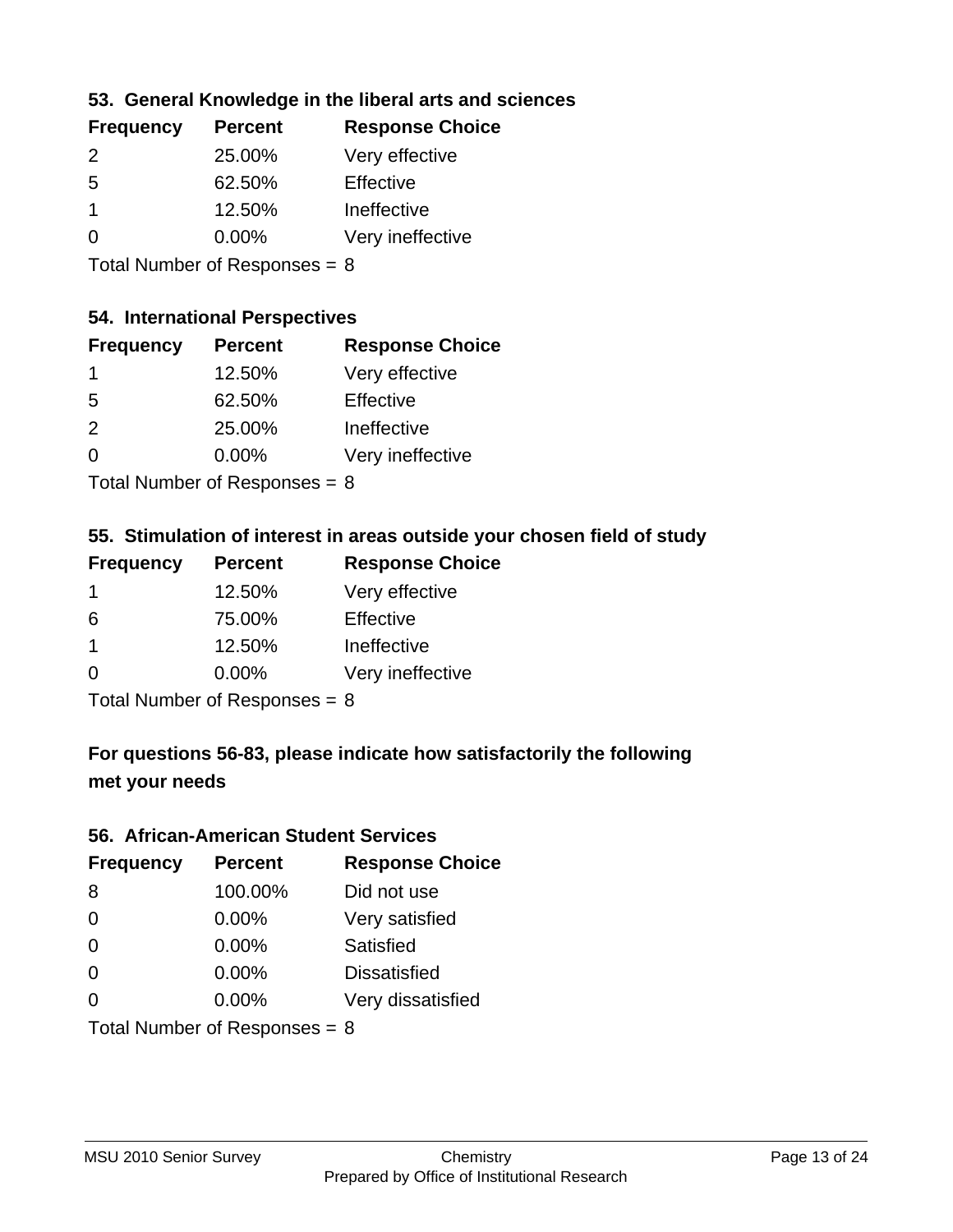#### **57. Career Services Office**

| <b>Frequency</b> | <b>Percent</b> | <b>Response Choice</b> |
|------------------|----------------|------------------------|
| 3                | 37.50%         | Did not use            |
| 2                | 25.00%         | Very satisfied         |
| 3                | 37.50%         | Satisfied              |
|                  | $0.00\%$       | <b>Dissatisfied</b>    |
|                  | $0.00\%$       | Very dissatisfied      |
|                  |                |                        |

Total Number of Responses = 8

## **58. Counseling and Testing Center**

| <b>Frequency</b>          | <b>Percent</b> | <b>Response Choice</b> |
|---------------------------|----------------|------------------------|
| 6                         | 75.00%         | Did not use            |
| 1                         | 12.50%         | Very satisfied         |
| 1                         | 12.50%         | <b>Satisfied</b>       |
| ∩                         | 0.00%          | <b>Dissatisfied</b>    |
| ∩                         | 0.00%          | Very dissatisfied      |
| Total Number of Desponses |                |                        |

Total Number of Responses = 8

#### **59. Cultural programming and activities**

| <b>Frequency</b>                | <b>Percent</b> | <b>Response Choice</b> |
|---------------------------------|----------------|------------------------|
| 7                               | 87.50%         | Did not use            |
| $\Omega$                        | 0.00%          | Very satisfied         |
| -1                              | 12.50%         | Satisfied              |
| $\Omega$                        | $0.00\%$       | <b>Dissatisfied</b>    |
| $\Omega$                        | $0.00\%$       | Very dissatisfied      |
| Total Number of Responses = $8$ |                |                        |

#### **60. E-study courses**

| <b>Frequency</b> | <b>Percent</b>                  | <b>Response Choice</b> |
|------------------|---------------------------------|------------------------|
| 3                | 37.50%                          | Did not use            |
| 3                | 37.50%                          | Very satisfied         |
| 2                | 25.00%                          | Satisfied              |
| $\Omega$         | 0.00%                           | <b>Dissatisfied</b>    |
| ∩                | $0.00\%$                        | Very dissatisfied      |
|                  | Total Number of Responses = $8$ |                        |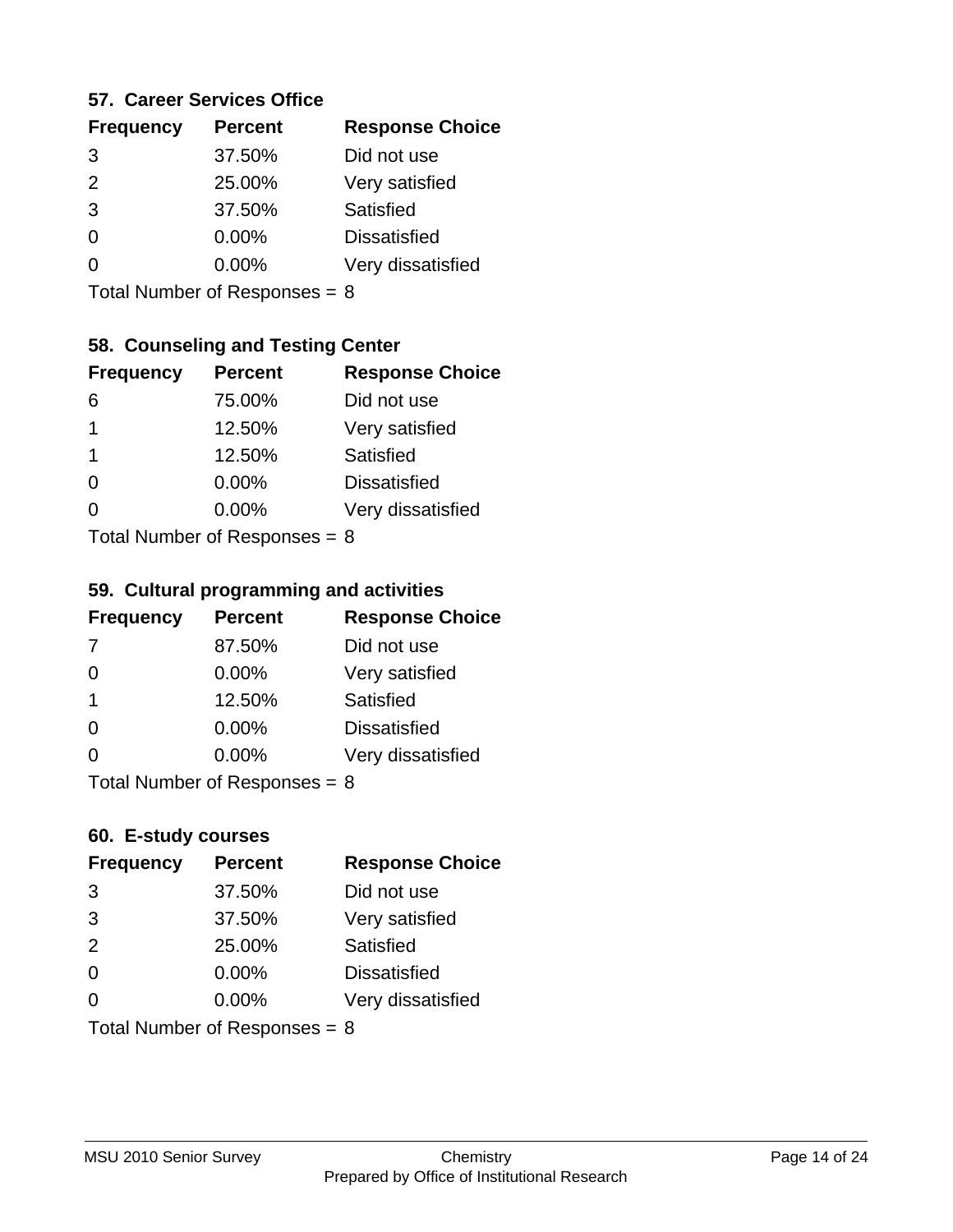#### **61. Food Services**

| <b>Frequency</b> | <b>Percent</b> | <b>Response Choice</b> |
|------------------|----------------|------------------------|
| 2                | 25.00%         | Did not use            |
| $\mathcal{P}$    | 25.00%         | Very satisfied         |
| 2                | 25.00%         | Satisfied              |
| 2                | 25.00%         | <b>Dissatisfied</b>    |
| ∩                | $0.00\%$       | Very dissatisfied      |
|                  |                |                        |

Total Number of Responses = 8

## **62. Greek life and activities**

| <b>Frequency</b>                | <b>Percent</b> | <b>Response Choice</b> |
|---------------------------------|----------------|------------------------|
| 5                               | 62.50%         | Did not use            |
| 2                               | 25.00%         | Very satisfied         |
| $\Omega$                        | 0.00%          | Satisfied              |
| 1                               | 12.50%         | <b>Dissatisfied</b>    |
|                                 | $0.00\%$       | Very dissatisfied      |
| Total Number of Responses = $8$ |                |                        |

**63. Health Services**

| <b>Frequency</b> | <b>Percent</b> | <b>Response Choice</b> |
|------------------|----------------|------------------------|
| 5                | 62.50%         | Did not use            |
|                  | 12.50%         | Very satisfied         |
| $\mathbf 1$      | 12.50%         | <b>Satisfied</b>       |
| $\mathbf 1$      | 12.50%         | <b>Dissatisfied</b>    |
| $\Omega$         | 0.00%          | Very dissatisfied      |
|                  |                |                        |

Total Number of Responses = 8

## **64. Honor Societies/Departmental Clubs/Special Interest Organizations**

| <b>Frequency</b>                | <b>Percent</b> | <b>Response Choice</b> |
|---------------------------------|----------------|------------------------|
| $\overline{4}$                  | 50.00%         | Did not use            |
| 2                               | 25.00%         | Very satisfied         |
| 2                               | 25.00%         | Satisfied              |
| $\Omega$                        | 0.00%          | <b>Dissatisfied</b>    |
| $\Omega$                        | 0.00%          | Very dissatisfied      |
| Total Number of Responses = $8$ |                |                        |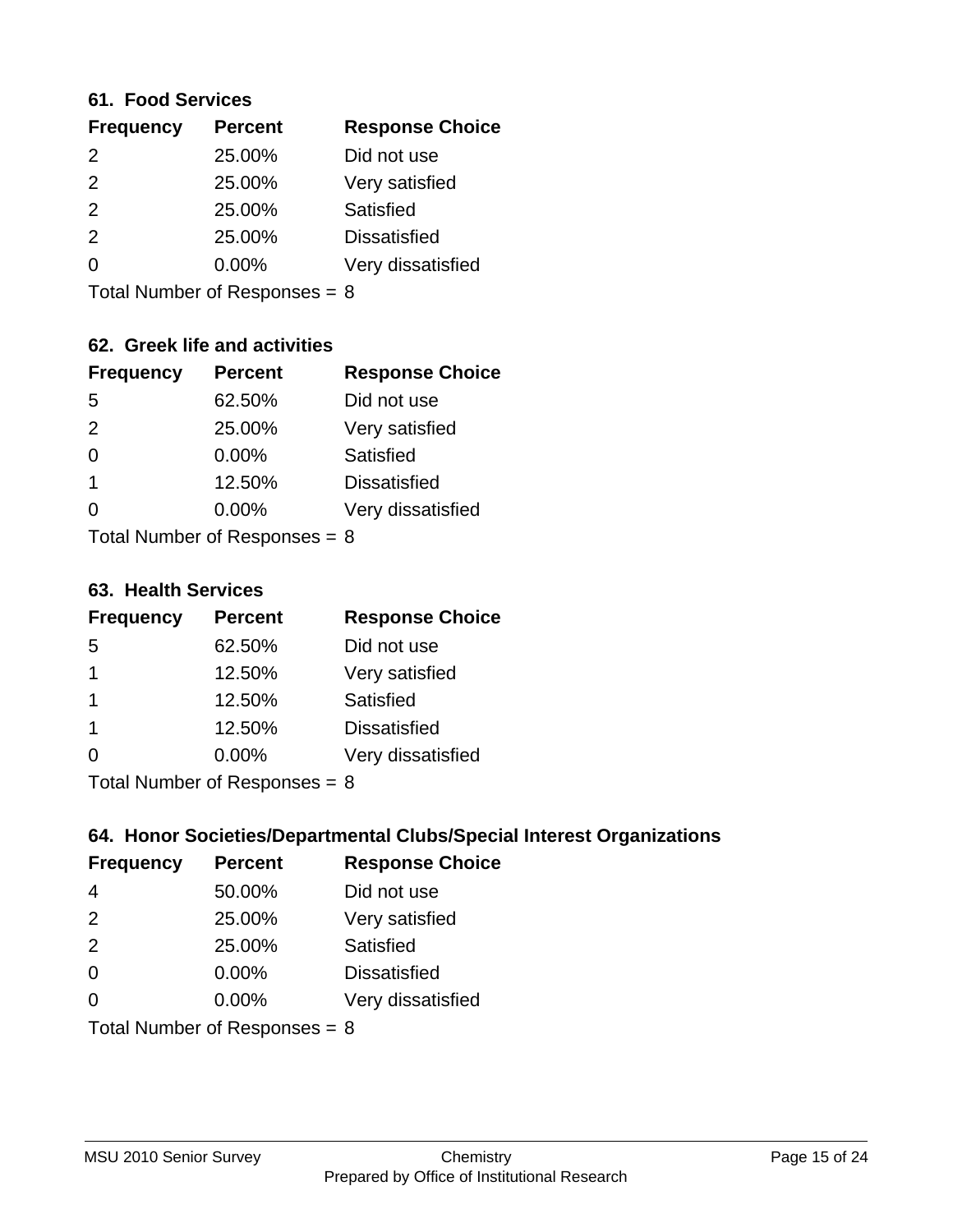### **65. International Programs and activities**

| <b>Percent</b> | <b>Response Choice</b> |
|----------------|------------------------|
| 87.50%         | Did not use            |
| 12.50%         | Very satisfied         |
| $0.00\%$       | Satisfied              |
| $0.00\%$       | <b>Dissatisfied</b>    |
| $0.00\%$       | Very dissatisfied      |
|                |                        |

Total Number of Responses = 8

## **66. International student support services**

| <b>Frequency</b> | <b>Percent</b>            | <b>Response Choice</b> |
|------------------|---------------------------|------------------------|
| 6                | 75.00%                    | Did not use            |
| 1                | 12.50%                    | Very satisfied         |
| $\Omega$         | $0.00\%$                  | Satisfied              |
| 1                | 12.50%                    | <b>Dissatisfied</b>    |
| 0                | $0.00\%$                  | Very dissatisfied      |
|                  | Total Number of DoEROR 0. |                        |

Total Number of Responses = 8

#### **67. Intramural Sports and Recreation**

| <b>Frequency</b> | <b>Percent</b>                         | <b>Response Choice</b> |
|------------------|----------------------------------------|------------------------|
| 4                | 50.00%                                 | Did not use            |
| 2                | 25.00%                                 | Very satisfied         |
| 2                | 25.00%                                 | Satisfied              |
| $\Omega$         | $0.00\%$                               | <b>Dissatisfied</b>    |
| $\Omega$         | $0.00\%$                               | Very dissatisfied      |
|                  | $Total Number of Denonce -\frac{1}{2}$ |                        |

Total Number of Responses = 8

## **68. Lowry Center/Community College**

| <b>Frequency</b>                | <b>Percent</b> | <b>Response Choice</b> |
|---------------------------------|----------------|------------------------|
| 5                               | 62.50%         | Did not use            |
| 2                               | 25.00%         | Very satisfied         |
| $\overline{\mathbf{1}}$         | 12.50%         | Satisfied              |
| $\Omega$                        | 0.00%          | <b>Dissatisfied</b>    |
| ∩                               | $0.00\%$       | Very dissatisfied      |
| Total Number of Responses = $8$ |                |                        |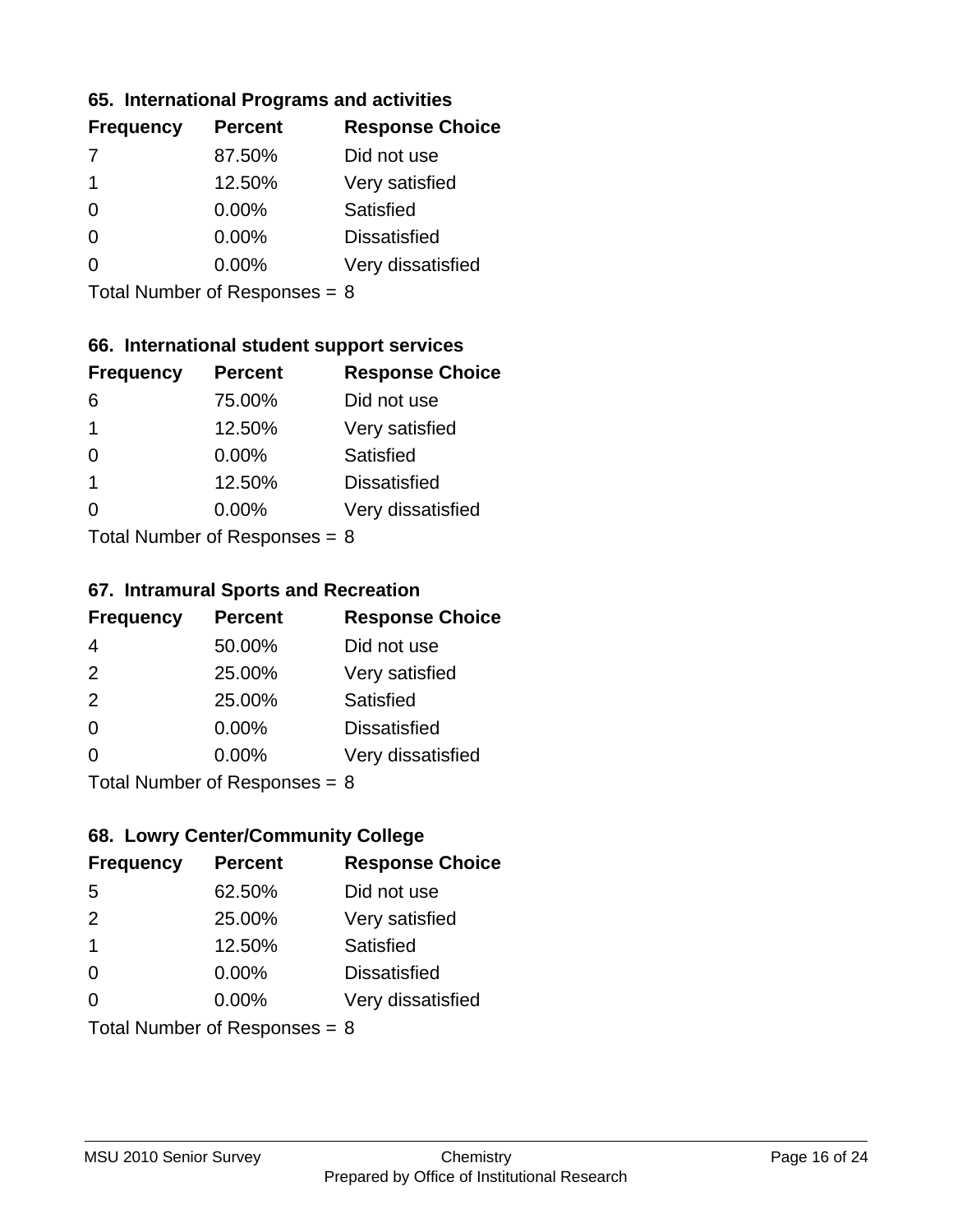## **69. Library**

| <b>Frequency</b> | <b>Percent</b> | <b>Response Choice</b> |
|------------------|----------------|------------------------|
| $\mathcal{P}$    | 25.00%         | Did not use            |
| 3                | 37.50%         | Very satisfied         |
| 3                | 37.50%         | Satisfied              |
| $\Omega$         | 0.00%          | <b>Dissatisfied</b>    |
| O                | $0.00\%$       | Very dissatisfied      |
|                  |                |                        |

Total Number of Responses = 8

## **70. MAP Report**

| <b>Frequency</b>                | <b>Percent</b> | <b>Response Choice</b> |
|---------------------------------|----------------|------------------------|
|                                 | 0.00%          | Did not use            |
| 1                               | 12.50%         | Very satisfied         |
| 2                               | 25.00%         | Satisfied              |
| 5                               | 62.50%         | <b>Dissatisfied</b>    |
| 0                               | $0.00\%$       | Very dissatisfied      |
| Total Number of Responses $= 8$ |                |                        |

#### **71. MSU Web site**

| <b>Frequency</b>                | <b>Percent</b> | <b>Response Choice</b> |
|---------------------------------|----------------|------------------------|
| $\Omega$                        | 0.00%          | Did not use            |
| $\overline{4}$                  | 50.00%         | Very satisfied         |
| $\overline{4}$                  | 50.00%         | Satisfied              |
| $\Omega$                        | 0.00%          | <b>Dissatisfied</b>    |
| $\Omega$                        | 0.00%          | Very dissatisfied      |
| Total Number of Responses = $8$ |                |                        |

## **72. NCAA Sports**

| <b>Frequency</b> | <b>Percent</b>                  | <b>Response Choice</b> |
|------------------|---------------------------------|------------------------|
| 4                | 50.00%                          | Did not use            |
| -1               | 12.50%                          | Very satisfied         |
| 2                | 25.00%                          | Satisfied              |
| -1               | 12.50%                          | <b>Dissatisfied</b>    |
| ∩                | $0.00\%$                        | Very dissatisfied      |
|                  | Total Number of Responses = $8$ |                        |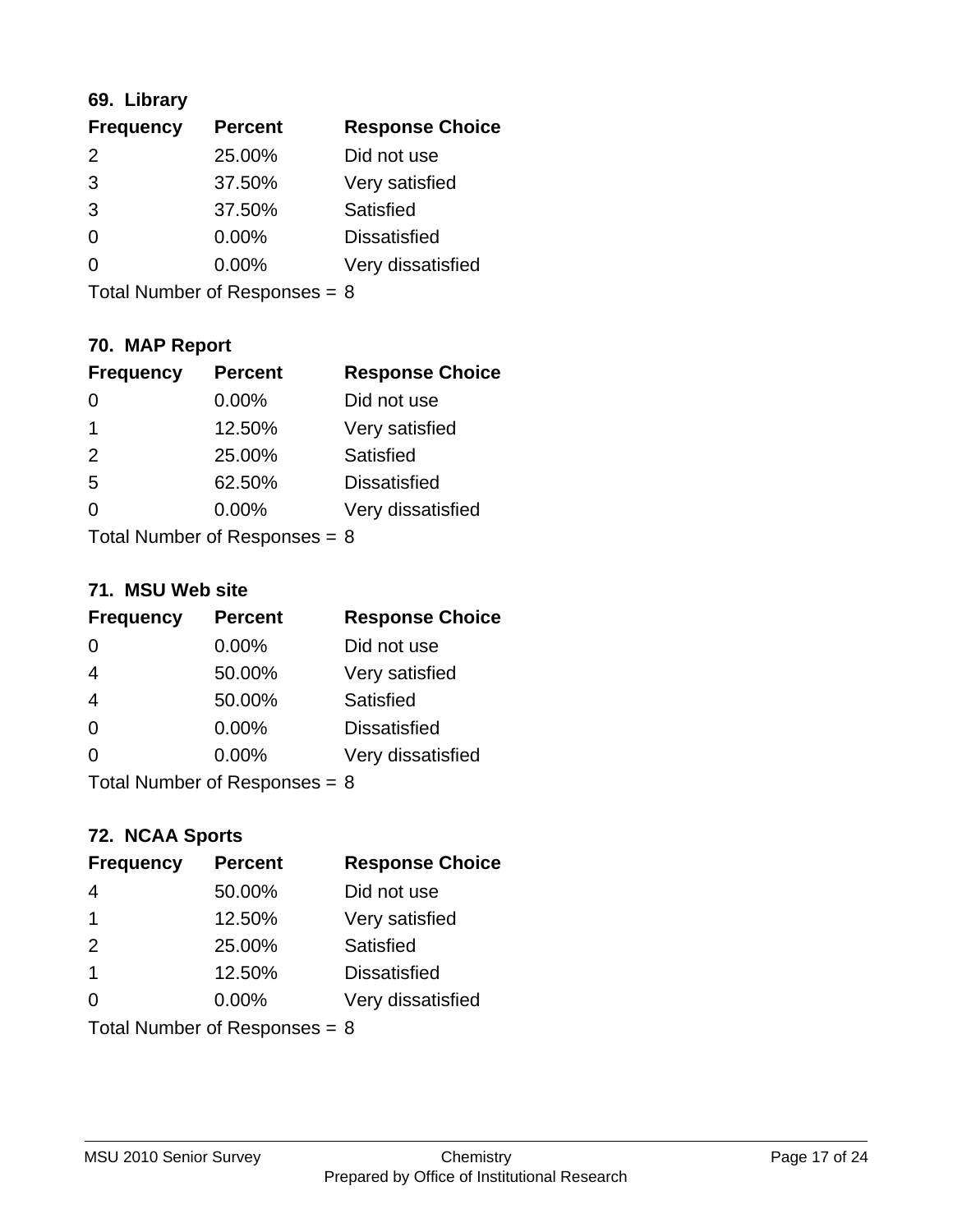### **73. Online courses that are not e-study**

| <b>Percent</b> | <b>Response Choice</b> |
|----------------|------------------------|
| 100.00%        | Did not use            |
| $0.00\%$       | Very satisfied         |
| $0.00\%$       | Satisfied              |
| $0.00\%$       | <b>Dissatisfied</b>    |
| $0.00\%$       | Very dissatisfied      |
|                |                        |

Total Number of Responses = 8

## **74. Racer Touch Registration**

| <b>Frequency</b>          | <b>Percent</b> | <b>Response Choice</b> |
|---------------------------|----------------|------------------------|
| 1                         | 12.50%         | Did not use            |
| 0                         | 0.00%          | Very satisfied         |
| 2                         | 25.00%         | Satisfied              |
| 5                         | 62.50%         | <b>Dissatisfied</b>    |
| $\Omega$                  | 0.00%          | Very dissatisfied      |
| Total Number of Desponses |                |                        |

Total Number of Responses = 8

## **75. Residential College programming and activities**

| <b>Frequency</b> | <b>Percent</b>            | <b>Response Choice</b> |
|------------------|---------------------------|------------------------|
| 2                | 25.00%                    | Did not use            |
| 3                | 37.50%                    | Very satisfied         |
| 3                | 37.50%                    | Satisfied              |
| $\Omega$         | 0.00%                     | <b>Dissatisfied</b>    |
| $\Omega$         | 0.00%                     | Very dissatisfied      |
|                  | Total Number of Desponses |                        |

Total Number of Responses = 8

## **76. Scholarships/grants/student employment**

| <b>Frequency</b> | <b>Percent</b>                  | <b>Response Choice</b> |
|------------------|---------------------------------|------------------------|
| $\mathcal{P}$    | 25.00%                          | Did not use            |
| 2                | 25.00%                          | Very satisfied         |
| $\overline{4}$   | 50.00%                          | Satisfied              |
| $\Omega$         | 0.00%                           | <b>Dissatisfied</b>    |
| $\Omega$         | $0.00\%$                        | Very dissatisfied      |
|                  | Total Number of Responses = $8$ |                        |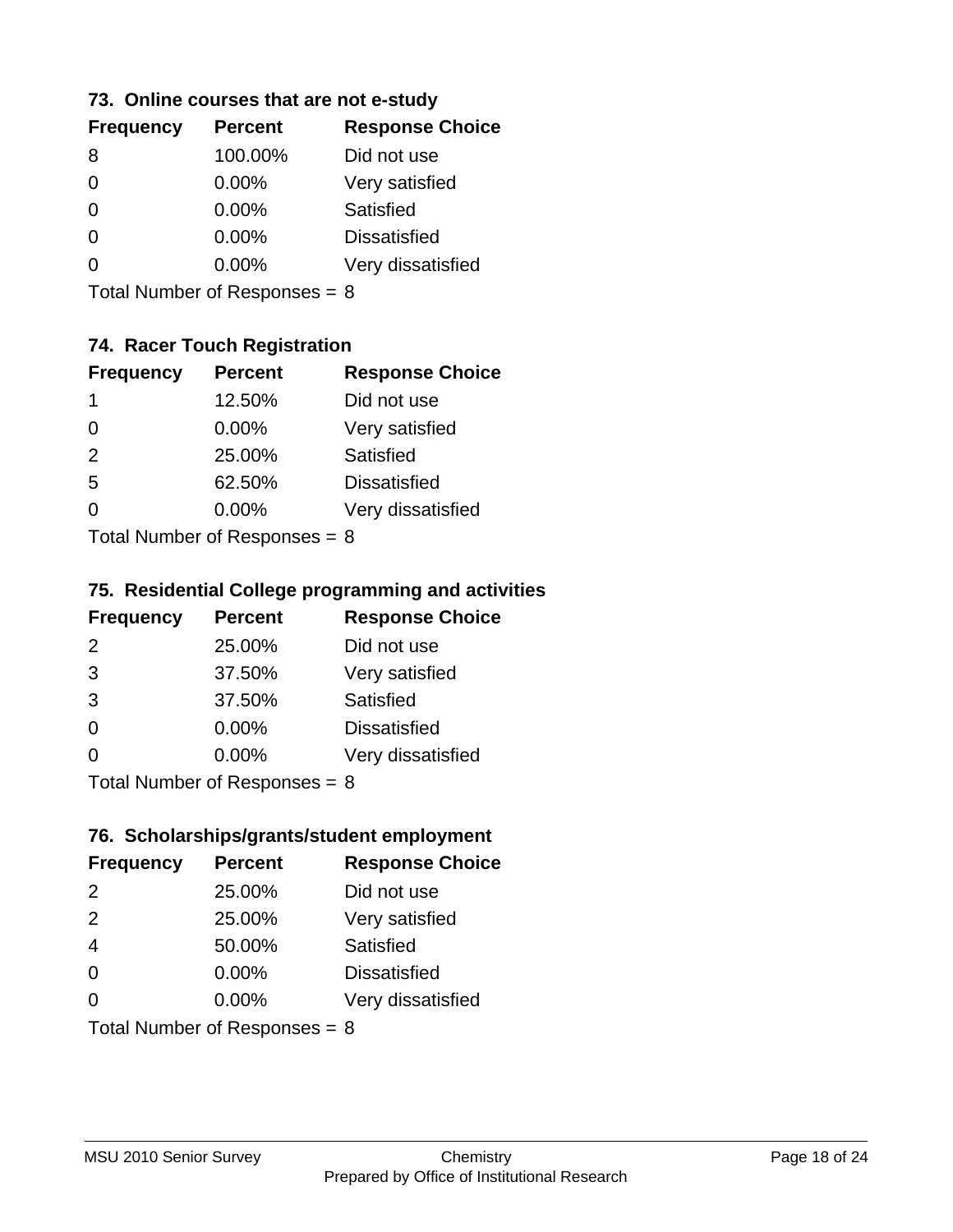#### **77. Security Services**

| <b>Frequency</b> | <b>Percent</b> | <b>Response Choice</b> |
|------------------|----------------|------------------------|
|                  | 50.00%         | Did not use            |
|                  | 12.50%         | Very satisfied         |
| 2                | 25.00%         | Satisfied              |
|                  | 12.50%         | <b>Dissatisfied</b>    |
|                  | $0.00\%$       | Very dissatisfied      |
|                  |                |                        |

Total Number of Responses = 8

## **78. Services for non-traditional students**

| <b>Frequency</b> | <b>Percent</b>                 | <b>Response Choice</b> |
|------------------|--------------------------------|------------------------|
| 8                | 100.00%                        | Did not use            |
| $\Omega$         | 0.00%                          | Very satisfied         |
| $\Omega$         | $0.00\%$                       | Satisfied              |
| $\Omega$         | 0.00%                          | <b>Dissatisfied</b>    |
| 0                | 0.00%                          | Very dissatisfied      |
|                  | $Total Number of DoEROR 22 - $ |                        |

Total Number of Responses = 8

#### **79. Student Support Services (Trio)**

| <b>Frequency</b>        | <b>Percent</b>            | <b>Response Choice</b> |
|-------------------------|---------------------------|------------------------|
| 6                       | 75.00%                    | Did not use            |
| $\overline{\mathbf{1}}$ | 12.50%                    | Very satisfied         |
| -1                      | 12.50%                    | Satisfied              |
| $\Omega$                | 0.00%                     | <b>Dissatisfied</b>    |
| $\Omega$                | 0.00%                     | Very dissatisfied      |
|                         | Total Number of Desponses |                        |

Total Number of Responses = 8

## **80. Student PIN System**

| <b>Frequency</b>                | <b>Percent</b> | <b>Response Choice</b> |
|---------------------------------|----------------|------------------------|
| -1                              | 12.50%         | Did not use            |
| 2                               | 25.00%         | Very satisfied         |
| 5                               | 62.50%         | Satisfied              |
| $\Omega$                        | $0.00\%$       | <b>Dissatisfied</b>    |
| 0                               | $0.00\%$       | Very dissatisfied      |
| Total Number of Responses = $8$ |                |                        |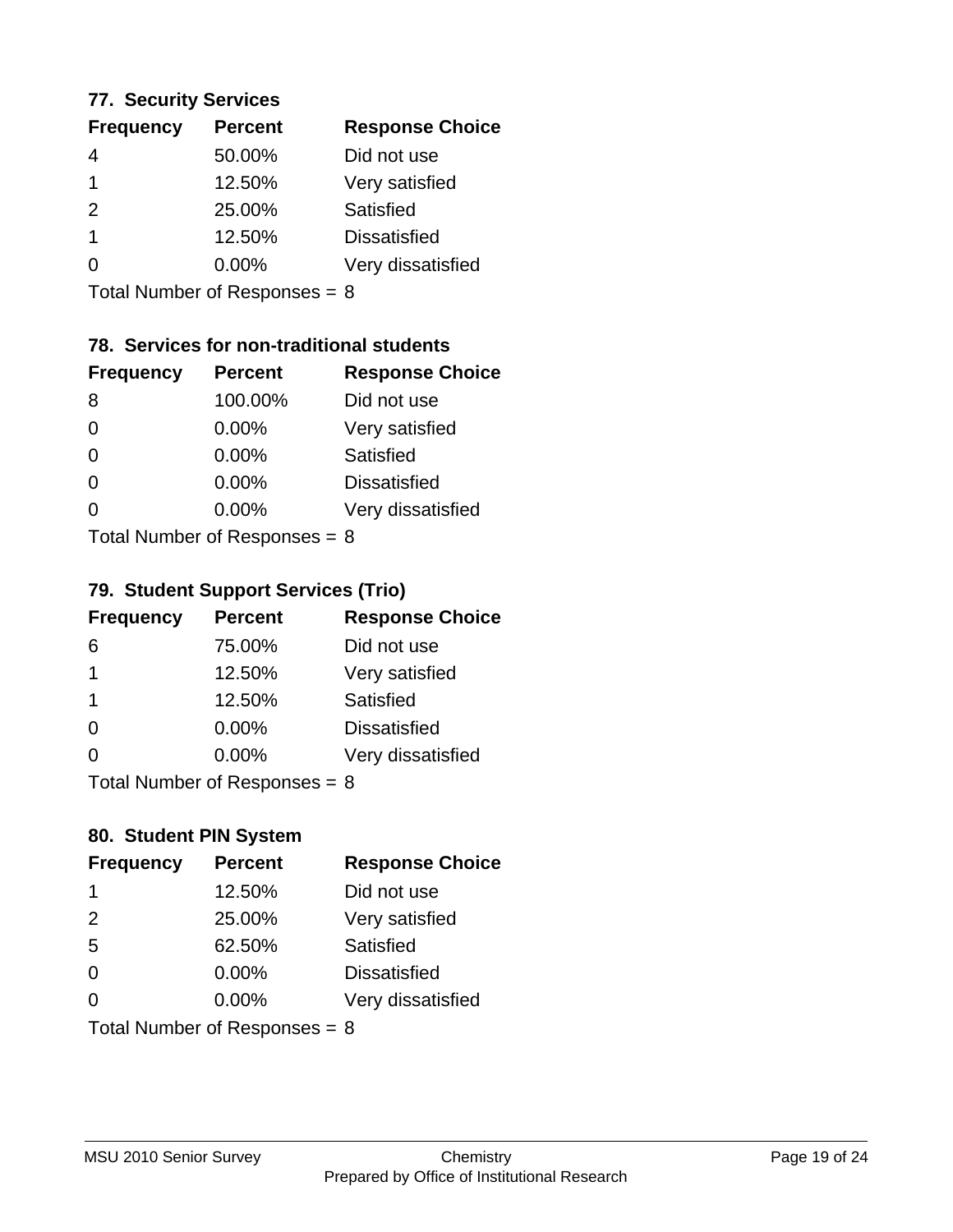## **81. Student Records/Transcript Services**

| <b>Frequency</b> | <b>Percent</b> | <b>Response Choice</b> |
|------------------|----------------|------------------------|
| 1                | 12.50%         | Did not use            |
|                  | 50.00%         | Very satisfied         |
| 3                | 37.50%         | Satisfied              |
| ∩                | $0.00\%$       | <b>Dissatisfied</b>    |
|                  | $0.00\%$       | Very dissatisfied      |

Total Number of Responses = 8

## **82. Computer and Internet access for study and research needs**

| <b>Frequency</b> | <b>Percent</b> | <b>Response Choice</b> |
|------------------|----------------|------------------------|
| $\mathcal{P}$    | 25.00%         | Did not use            |
| $\mathcal{P}$    | 25.00%         | Very satisfied         |
| $\overline{4}$   | 50.00%         | <b>Satisfied</b>       |
| $\Omega$         | 0.00%          | <b>Dissatisfied</b>    |
| 0                | 0.00%          | Very dissatisfied      |
|                  |                |                        |

Total Number of Responses  $= 8$ 

#### **83. Women's Center**

| <b>Frequency</b> | <b>Percent</b> | <b>Response Choice</b> |
|------------------|----------------|------------------------|
| 6                | 75.00%         | Did not use            |
| 1                | 12.50%         | Very satisfied         |
| $\Omega$         | $0.00\%$       | Satisfied              |
| -1               | 12.50%         | <b>Dissatisfied</b>    |
| $\Omega$         | 0.00%          | Very dissatisfied      |
|                  |                |                        |

Total Number of Responses = 8

## **84. To what extent did you participate in Residential College activities?**

| <b>Frequency</b> | <b>Percent</b>                                                                                                  | <b>Response Choice</b> |
|------------------|-----------------------------------------------------------------------------------------------------------------|------------------------|
| 3                | 37.50%                                                                                                          | Did not participate    |
| -1               | 12.50%                                                                                                          | Frequently             |
| 2                | 25.00%                                                                                                          | Occasionally           |
| $\mathcal{P}$    | 25.00%                                                                                                          | Seldom                 |
|                  | The Little and the Little Communication of the Communication of the Communication of the Communication of the U |                        |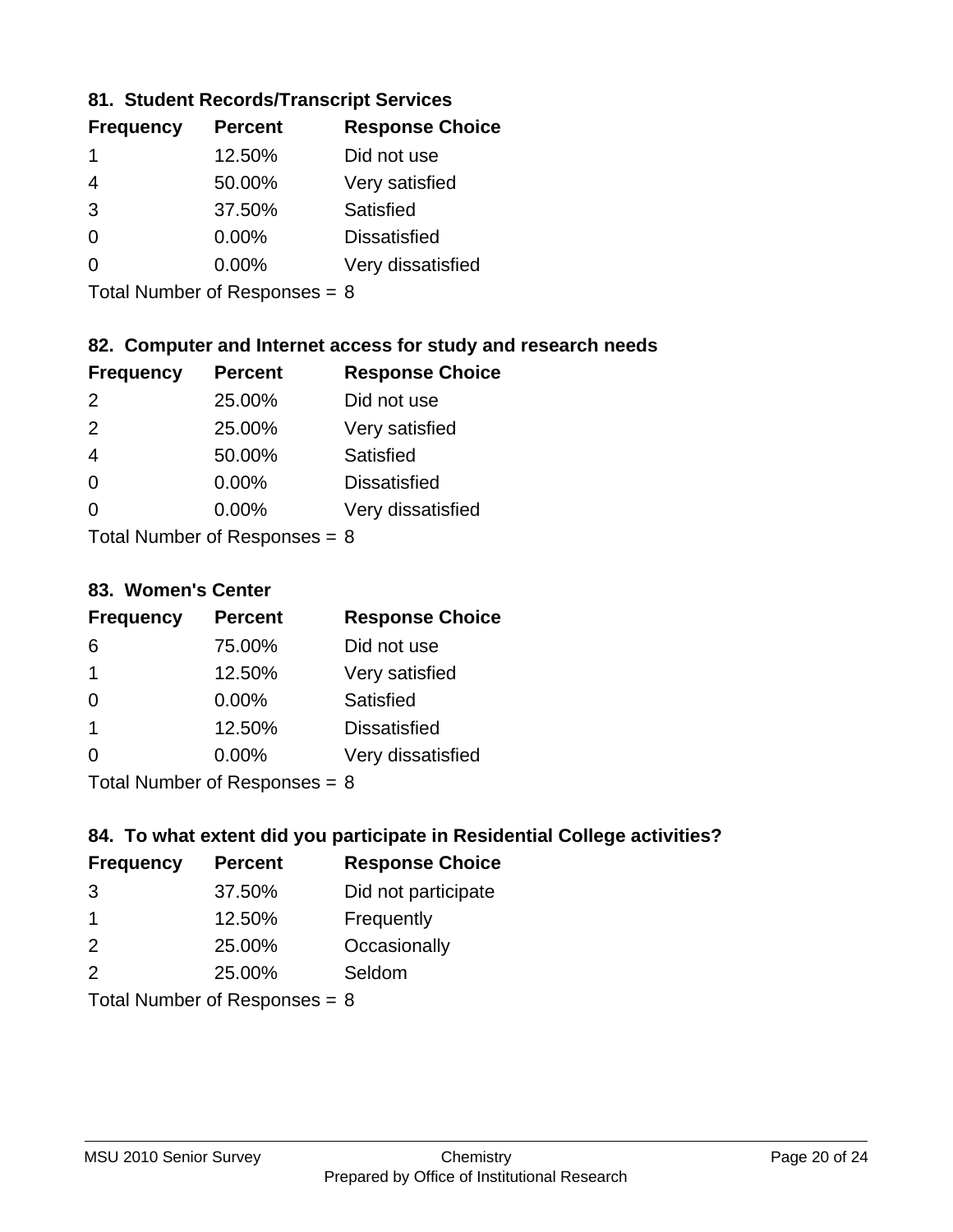| <b>Frequency</b> | <b>Percent</b> | <b>Response Choice</b>                 |
|------------------|----------------|----------------------------------------|
| 3                | 37.50%         | Not familiar with Residential Colleges |
| $\overline{0}$   | 0.00%          | Very positive                          |
| -5               | 62.50%         | <b>Positive</b>                        |
| $\overline{0}$   | 0.00%          | <b>Negative</b>                        |
| -0               | $0.00\%$       | Very negative                          |
|                  |                |                                        |

**85. Which phrase best describes your opinion of Residential Colleges?**

Total Number of Responses = 8

#### **Questions 86-95**

**University Graduate." Please indicate how effective your MSU experience was in The University has formulated ten desired "Characteristics of the Murray State enhancing your abilities in each area.**

**86. Engage in mature, independent and creative thought and express that thought effectively in oral and written communication;**

| <b>Frequency</b> | <b>Percent</b> | <b>Response Choice</b> |
|------------------|----------------|------------------------|
| $\mathcal{P}$    | 25.00%         | Very effective         |
| .5               | 62.50%         | Effective              |
|                  | 12.50%         | Ineffective            |
| $\Omega$         | $0.00\%$       | Very ineffective       |

Total Number of Responses = 8

**87. Understand and apply the critical and scientific methodologies that** 

**academic disciplines employ to discover knowledge and ascertain its validity;**

| <b>Frequency</b> | <b>Percent</b> | <b>Response Choice</b> |
|------------------|----------------|------------------------|
| 3                | 37.50%         | Very effective         |
| .5               | 62.50%         | Effective              |
| $\Omega$         | 0.00%          | Ineffective            |
| ∩                | 0.00%          | Very ineffective       |
|                  |                |                        |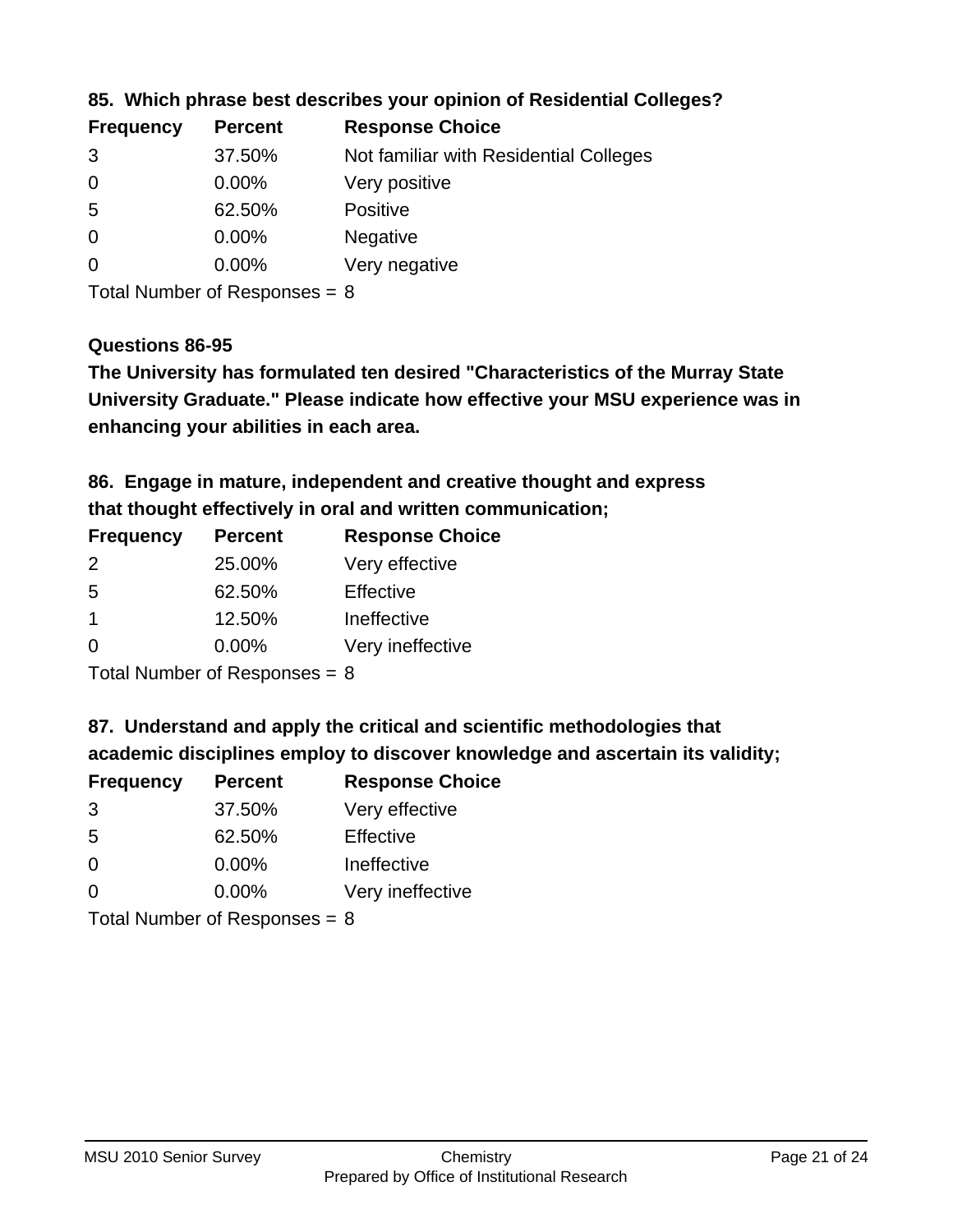## **88. Apply sound standards of information gathering, analysis and evaluation to reach logical decisions;**

| <b>Frequency</b> | <b>Percent</b> | <b>Response Choice</b> |
|------------------|----------------|------------------------|
| 3                | 37.50%         | Very effective         |
| 4                | 50.00%         | Effective              |
| -1               | 12.50%         | Ineffective            |
| $\Omega$         | 0.00%          | Very ineffective       |
|                  |                |                        |

Total Number of Responses = 8

# **89. Understand the roles and applications of science and technology in the solution of the problems of a changing world;**

| <b>Frequency</b> | <b>Percent</b> | <b>Response Choice</b> |
|------------------|----------------|------------------------|
| 2                | 25.00%         | Very effective         |
| .5               | 62.50%         | Effective              |
| $\mathbf 1$      | 12.50%         | Ineffective            |
| $\Omega$         | 0.00%          | Very ineffective       |
|                  |                |                        |

Total Number of Responses  $= 8$ 

# **90. Demonstrate a critical understanding of the world's historical, literary, philosophical, and artistic traditions;**

| <b>Frequency</b> | <b>Percent</b> | <b>Response Choice</b> |
|------------------|----------------|------------------------|
| $\Omega$         | 0.00%          | Very effective         |
| 5                | 62.50%         | Effective              |
| 2                | 25.00%         | Ineffective            |
| -1               | 12.50%         | Very ineffective       |
|                  |                |                        |

Total Number of Responses = 8

# **91. Understand the dynamics of cultural diversity, of competing economic and political systems, and of complex moral and ethical issues;**

| <b>Frequency</b> | <b>Percent</b>                  | <b>Response Choice</b> |
|------------------|---------------------------------|------------------------|
| -1               | 12.50%                          | Very effective         |
| $\overline{4}$   | 50.00%                          | Effective              |
| 2                | 25.00%                          | Ineffective            |
| $\overline{1}$   | 12.50%                          | Very ineffective       |
|                  | Total Number of Responses = $8$ |                        |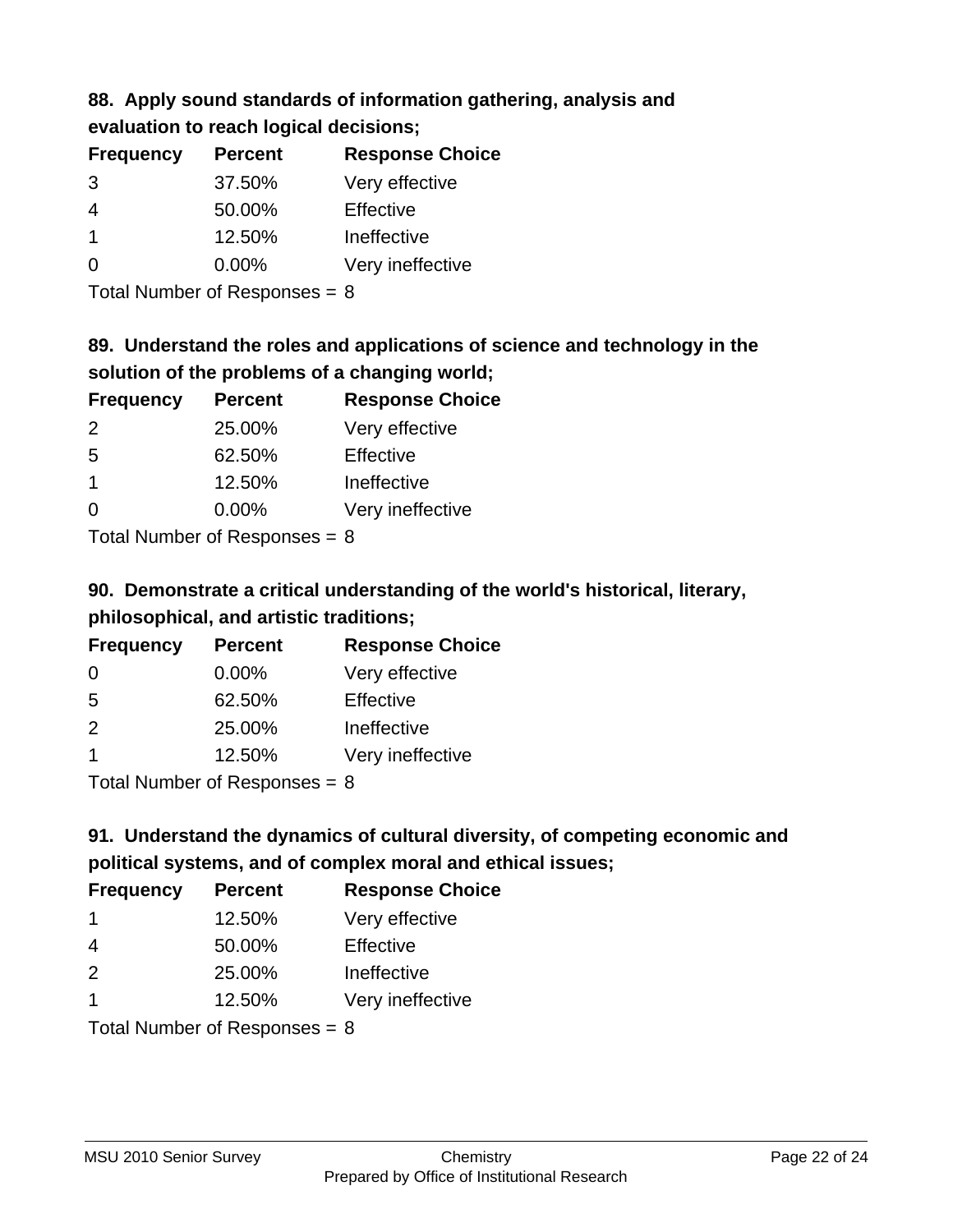## **92. Understand the nature of and engage in ethical behavior and**

**responsible citizenship;**

| <b>Percent</b> | <b>Response Choice</b> |
|----------------|------------------------|
| 50.00%         | Very effective         |
| 25.00%         | Effective              |
| 12.50%         | Ineffective            |
| 12.50%         | Very ineffective       |
|                |                        |

Total Number of Responses = 8

# **93. Understand the importance of the behaviors necessary to maintain a healthy lifestyle;**

| <b>Frequency</b> | <b>Percent</b>                                                | <b>Response Choice</b> |
|------------------|---------------------------------------------------------------|------------------------|
| 3                | 37.50%                                                        | Very effective         |
| 3                | 37.50%                                                        | Effective              |
| -1               | 12.50%                                                        | Ineffective            |
|                  | 12.50%                                                        | Very ineffective       |
|                  | $\tau$ and $\tau$ and $\tau$ and $\tau$ and $\tau$ and $\tau$ |                        |

Total Number of Responses  $= 8$ 

## **94. Demonstrate mastery of a chosen field of study; and**

| <b>Frequency</b> | <b>Percent</b> | <b>Response Choice</b> |
|------------------|----------------|------------------------|
| 3                | 42.86%         | Very effective         |
| 3                | 42.86%         | Effective              |
|                  | 14.29%         | Ineffective            |
| ∩                | $0.00\%$       | Very ineffective       |
|                  |                |                        |

Total Number of Responses = 7

## **95. Value intellectual pursuit and continuous learning in a changing world.**

| <b>Frequency</b> | <b>Percent</b> | <b>Response Choice</b> |
|------------------|----------------|------------------------|
| 4                | 50.00%         | Very effective         |
| 3                | 37.50%         | Effective              |
| $\mathbf 1$      | 12.50%         | Ineffective            |
| $\Omega$         | 0.00%          | Very ineffective       |
|                  |                |                        |